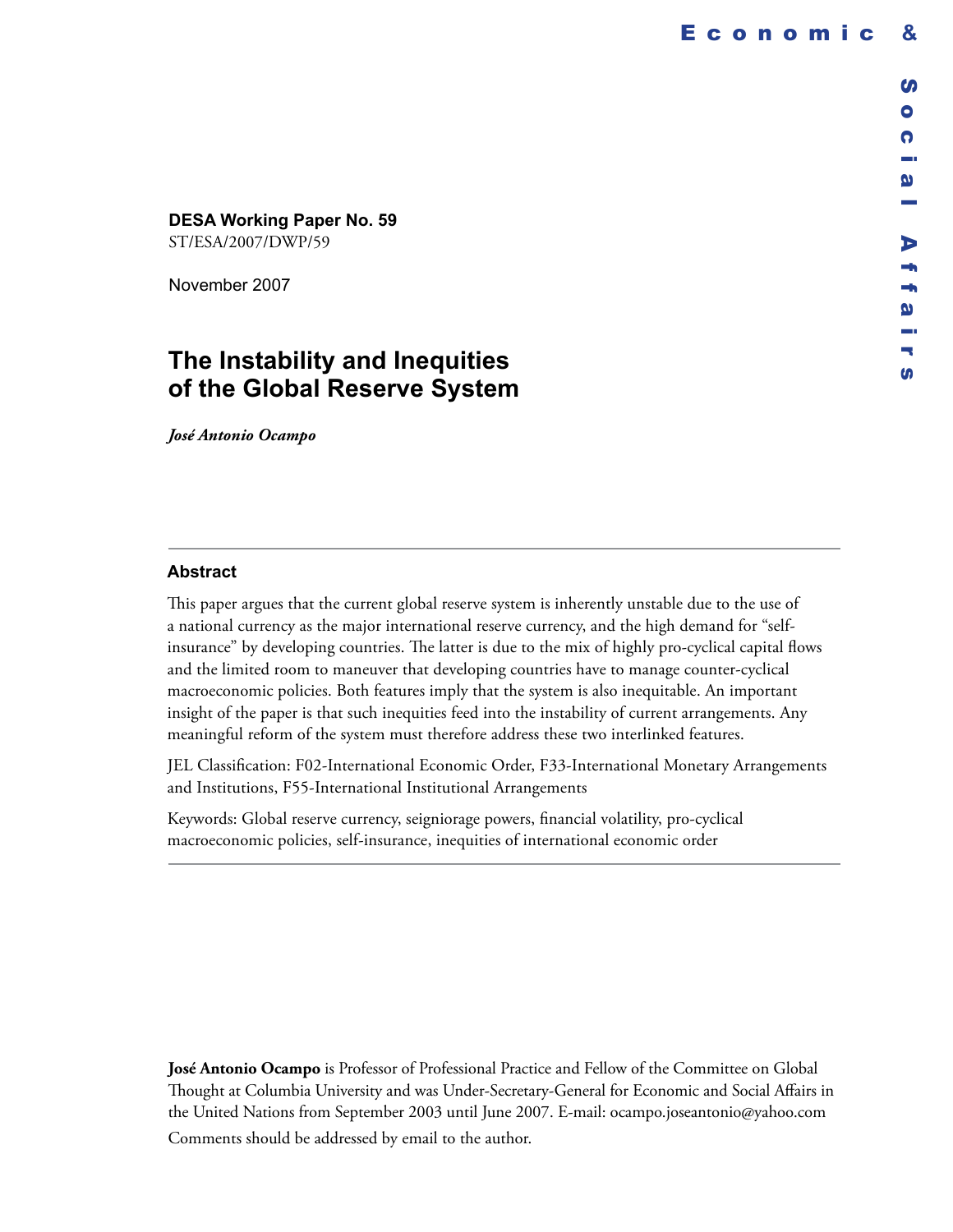### **Contents**

| $\overline{1}$ |
|----------------|
| 6              |
| 8              |
| 12             |
| 15             |

UN/DESA Working Papers are preliminary documents circulated in a limited number of copies and posted on the DESA website at http://www.un.org/esa/desa/papers to stimulate discussion and critical comment. The views and opinions expressed herein are those of the author and do not necessarily reflect those of the United Nations Secretariat. The designations and terminology employed may not conform to United Nations practice and do not imply the expression of any opinion whatsoever on the part of the Organization.

United Nations

Department of Economic and Social Affairs 2 United Nations Plaza, Room DC2-1428 New York, N.Y. 10017, USA Tel: (1-212) 963-4761 • Fax: (1-212) 963-4444 e-mail: esa@un.org http://www.un.org/esa/desa/papers

Typesetter: *Valerian Monteiro*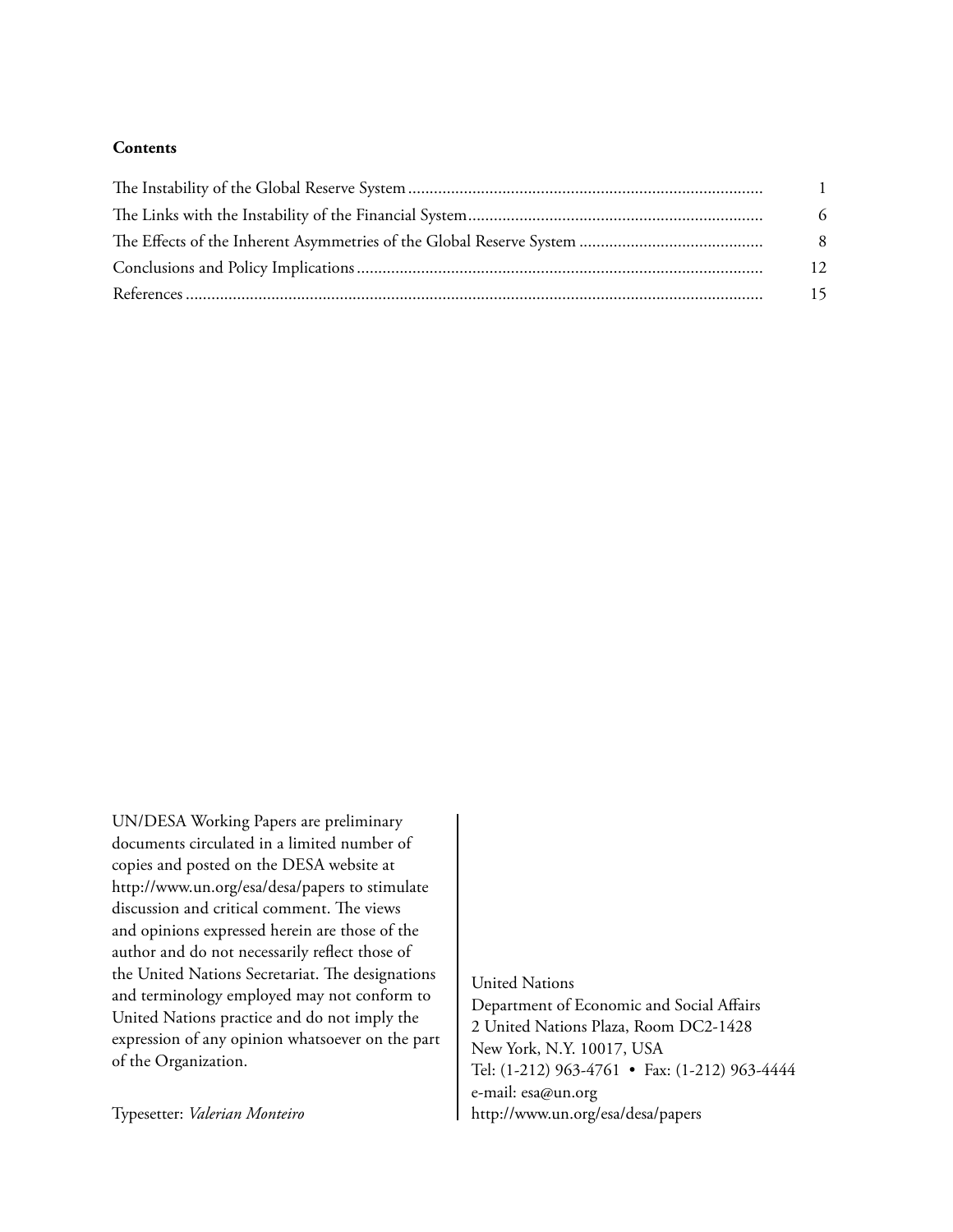## **The Instability and Inequities of the Global Reserve System**

*José Antonio Ocampo*<sup>1</sup>

The international financial system exhibits two features that have left a significant dent in international financial markets in recent years. The first is the inherent instability of a global reserve system which continues to be based on a national currency, the US dollar –and, more generally, on any global reserve system based on national (or regional) currencies. The second is the pro-cyclicality that the system exhibits, which is inherent to the functioning of financial markets but has been enhanced by financial deregulation. The latter feature is reflected in varying ways in different segments of financial markets. Agents that are perceived to be risky borrowers are subject to the strongest swings in terms of both the availability and costs of financing. These riskier agents include both some domestic agents in industrial countries (a fact that was made again clear by the crisis of the sub-prime mortgage market in the US in mid-2007) and emerging market (and, more generally, developing country) borrowers.

Due to the latter feature, developing countries face both stronger pro-cyclical swings in financing and more limited room to manoeuvre to adopt counter-cyclical macroeconomic policies. $^2$  Their response in the recent years has been massive "self-insurance" in the form of a large accumulation of foreign exchange reserves. This is a rational response by individual countries to a system that lacks any well functioning collective insurance against balance of payments crises and which lacks, furthermore, any mechanism for macroeconomic policy coordination. However, this response to a major deficiency—and, indeed, inequity—of the global reserve system has generated "fallacy of composition" effects that have worsened global imbalances. The again rational decision by major commodity exporting developing countries to accumulate foreign exchange reserves to absorb part of the cyclical improvements in their terms of trade may have generated similar "fallacy of composition" effects.

This paper analyzes how the mix of instability and inequities in the global reserve and financial system has played out in recent years. It is divided into four sections. The first looks at the instability of the global reserve system. The second analyzes the links between such instability and that of the world financial system as such. The third considers the asymmetries that characterize the global reserve system and their implications for global imbalances. The last section considers possible international responses to these major deficiencies of the system.

## **The Instability of the Global Reserve System**

As is widely known, the global economy has accumulated large and widening imbalances in recent years. The most striking feature has been the large current-account deficits of the United States, which is matched by an

<sup>1</sup> This paper benefits from previous work at the United Nations and Columbia University's Initiative for Policy Dialogue, which is extensively used and quoted throughout the paper. I am grateful to Esteban Pérez, Mario Seccareccia, Lance Taylor and Matías Vernengo for comments on a prior version of this paper. The paper will be published in the *International Journal of Political Economy*, Winter 2007 (www.mesharpe.com)

<sup>2</sup> I will use in this concept "pro-cyclical" to refer to a variable that has pro-cyclical *effects* on economic activity. This differs, therefore, from the tradition of using the term to refer to a variable that rises during a boom and falls during a crisis. Thus, for example, developing country risk premia behave, according to the traditional criteria, in a countercyclical fashion (fall during booms, rise during crises) but have a pro-cyclical effect on economic activity. I thus characterize that variable as "pro-cyclical".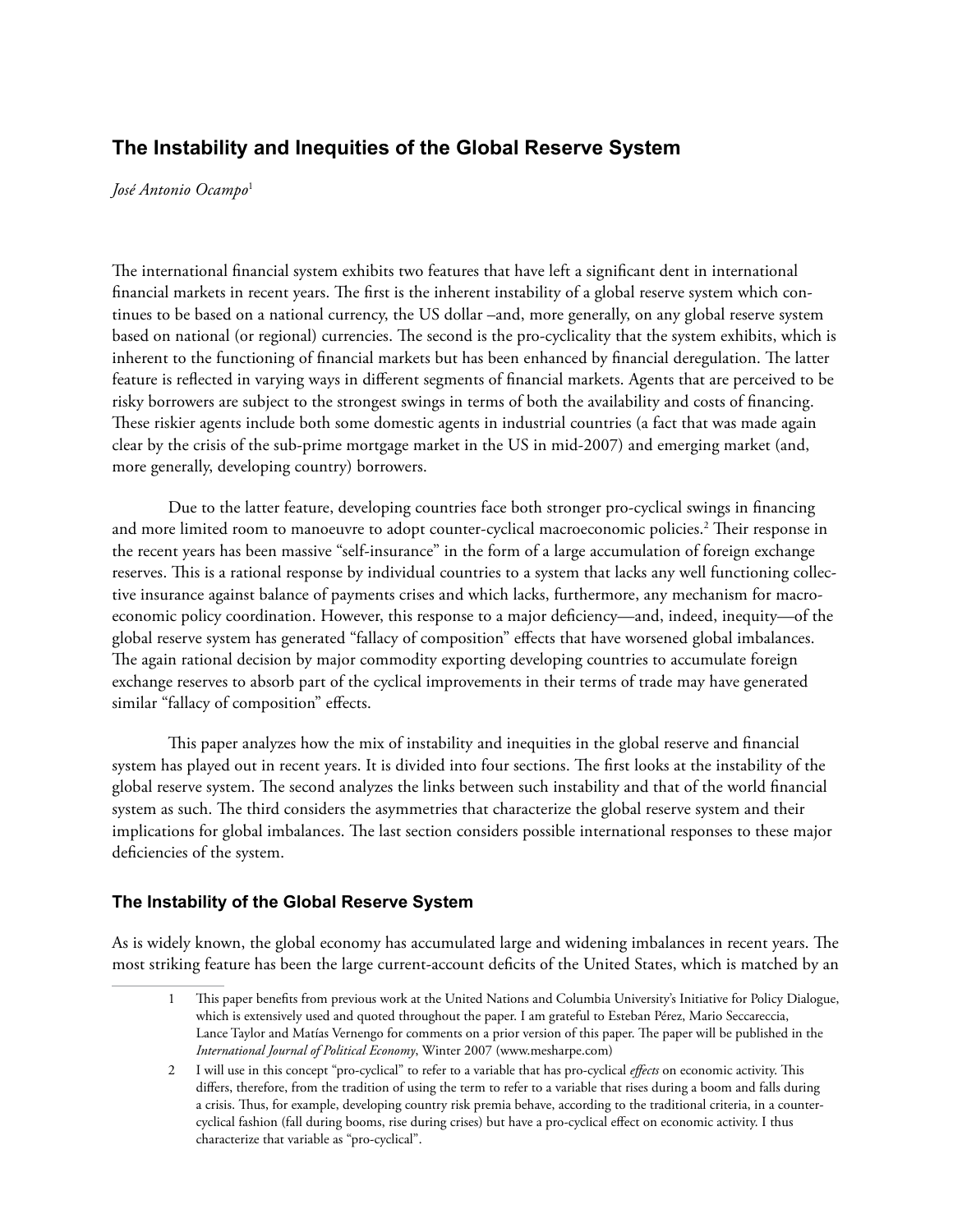aggregate of surpluses in a number of other countries, mainly Japan, developing countries in East Asia and commodity-exporting countries in the rest of the world, mainly net fuel exporters. The cumulative depreciation of the dollar has been strong but orderly in recent years. Together with the slowdown in the US economy, the US deficit has tended to stabilize and even moderately fall since 2006, but the persistence of a large net US debtor position remains as a major source of concern. Furthermore, even if the adjustment is smooth and the imbalances are sustainable, the equitable distribution of global resources across countries that such imbalances imply raises major questions. Indeed, what these imbalances imply is that the surplus of savings over investment in a large part of the developing world is mostly financing investment and, particularly, consumption in the United States.

The current situation has several precedents. Indeed, since 1980, the current-account deficits of the United States have been the rule rather than the exception (see Figure 1). In turn, US balance of payments adjustments have had major repercussions on the world economy in recent decades. In the early 1970s, adjustment to the loss of US gold reserves and the then moderate deterioration of the current account led to the collapse of the Bretton Woods system of fixed parities and the transition to a floating exchange-rate system among major currencies. It was also one of the factors that contributed to the end of the "golden age" of post-war economic growth in the industrial world.



In turn, during the first half of the 1980s, the "twin" fiscal and external deficits of the United States led to a substantial appreciation of the US dollar. The adjustment was initiated by the 1985 Plaza Accord. However, the market response produced a sharp real depreciation of the dollar (see again Figure 1). According to some analysts, and against its initial objective of achieving an orderly devaluation, the Plaza Accord might have actually exacerbated the downturn of the dollar, and thus led to the Louvre Accord of 1987, which sought to stabilize the dollar.<sup>3</sup> Following two sharp falls in equity markets, in 1987 and 1989, the cor-

See Frankel (1994) for a detailed account of policy coordination during the late 1980s.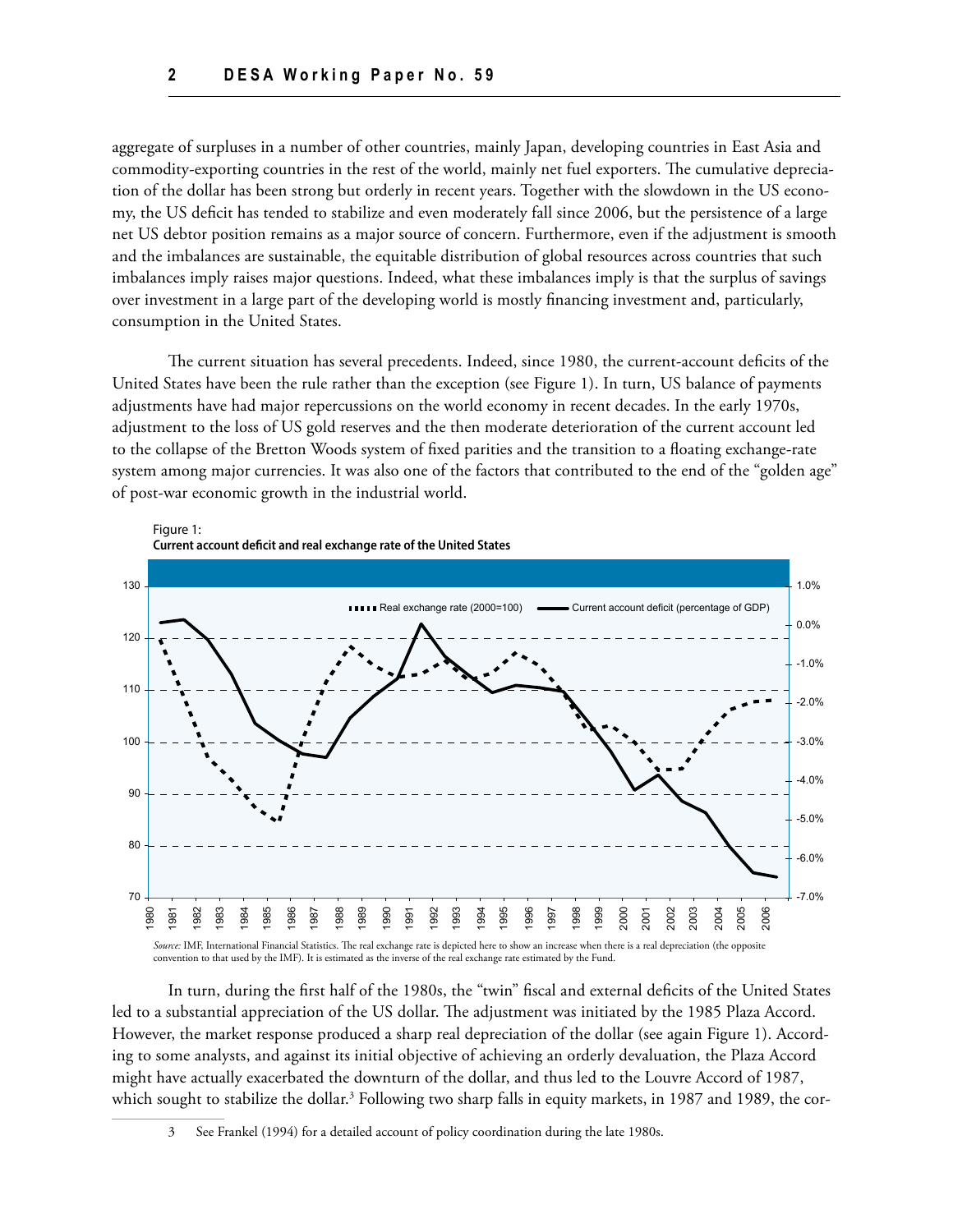rection of the current account deficit was induced by the US recession of the early 1990s. The US slowdown led, in turn, to a global economic slowdown in 1989-1991.

The adjustment of the deficit in the United States during the late 1980s was matched by a rebalancing of surpluses in Germany and a few other developed countries, a number of developing countries in Asia and, as a result of falling petroleum prices, in oil-exporting developing countries. In contrast, Japan's large external surplus remained stubbornly high, even though the yen appreciated significantly against the dollar since the mid-1980s. This experience shows that currency appreciation in a surplus country may not necessarily result in the correction of external imbalances. Through its effects on the domestic price level, it helped to generate the deflation that plagued Japan during most of the 1990s. This contributed, in turn, to the financial crisis and stagnation of the Japanese economy that swamped the effects of real exchange rate on the current account. Some analysts have indicated that a similar result may take place in other surplus countries if they are forced to undertake a strong exchange rate appreciation (Genberg, *et al.*, 2005).

Although the renewed appreciation of the US dollar in the second half of the 1990s and rising domestic deficits (particularly of households) is behind the deterioration of the US current account since then, the large magnitude of the current imbalances also reflects conditions that have taken place outside the US economy. The sharp increase in the US current account deficits in the late 1990s was generated by the sharp divergence between US and world economic growth during a conjuncture characterized by the strong slowdown of many parts of the developing world, the transition economies and Japan, induced by the Asian and Russian crises. In turn, the additional sharp increase that took place in the early 2000s reflects the imbalances generated by the demand for "self-insurance" by developing countries, an issue that I will analyze in the third section of this paper. The latter may be important to understand, in particular, why the tendency of the dollar to depreciate since 2003 has not been accompanied, as in the second half of the 1980s, by an improvement in US current account imbalances.

The cyclical recurrence of US imbalances is closely related to the nature of the current global reserve system. A central feature of this system is the use of the national currency of the United States as the major reserve currency and instrument for international payments. In the early 1960s, Robert Triffin (1961) emphasized the fact that an *international* reserve system based on the *national* currency of the dominant economy is inherently unstable. There are two reasons for this. First, although there are many ways to generate dollar-denominated assets in today's global economy, the only way for the rest of the world to accumulate *net* dollar assets is for the US to run a *current* account deficit. Second, the reserve currency country has a greater autonomy to run a truly independent monetary policy –indeed, of imposing it on the rest of the world. One of the basic reasons for that is the perception (and consequent use) of US Treasury bills as the "safest assets" in the world economy, which implies that the determinants of US interest rates are relatively independent of the exchange rate of the US dollar against other currencies, contrary to what is usually assumed in open macro models. The only strong constraint that the US had in this regard was the possibility of other countries transforming their dollar reserves into gold, a constraint that was lifted in the early 1970s.

However, such deficits (in both the current and the capital accounts under an expansionary monetary policy) tend to erode the confidence in the dollar as a reserve currency. The loss in the confidence in the dollar as the world's reserve currency then forces an adjustment to restore its credibility. Since the abandonment of the gold-dollar parities in the early 1970s, adjustment has involved a cyclical depreciation of the dollar, followed by appreciation once confidence in the US dollar is restored. The system is then plagued by a cycle of expansion and contraction in the external deficit of the United States, strong cyclical swings of the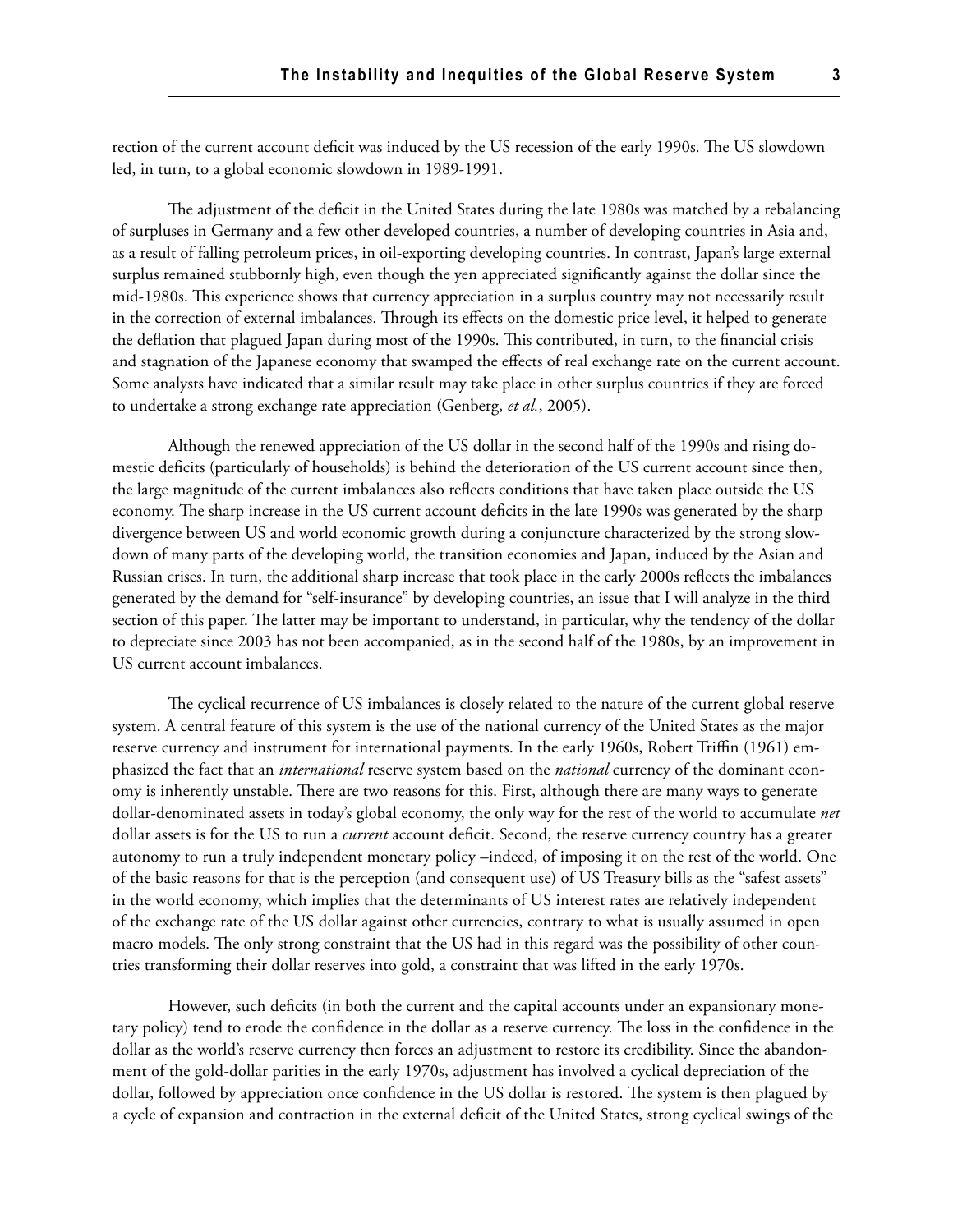real exchange rate of the major reserve currency, and fluctuations in the growth of the world economy (Ocampo, Kregel and Griffith-Jones 2007: ch. IV).

Under the original Bretton Woods system, stability of exchange rates relative to the dollar depended on the accumulation of dollar reserves by central banks. Obviously, the US had no such a need, and was able to finance partly its deficits through the accumulation of reserves by other central banks, but had in principle to keep enough gold reserves to maintain confidence in the gold-dollar parity—an effort that, at the end, was bound to fail. Since the breakdown of the fixed exchange rate parities of the Bretton Woods system, the US has still no need to keep reserves denominated in the currencies of other countries and is able to finance external deficits with its own currency.

This privilege has both positive and negative features. On the one hand, it allows the United States to adopt autonomous macroeconomic policies, while other countries—and particularly, as we will see, developing countries—face external constraints to doing so. As we have seen, this privilege tends to be used excessively during cyclical upswings, forcing a later adjustment. On the other hand, as Stiglitz (2006: ch. 9) has argued, a current account deficit has contractionary effects on US economic activity, which means that some of the stimulus generated by the expansionary policies during upswings benefits the rest of the world. As cyclical upswings are also characterized by the appreciation of the US dollar, other countries also gain during theses phases through the increased real value (in terms of their domestic currencies) of assets held in the US.

The United States also profits more concretely from its role as the world's banker, a role that in this case is closely tied to that of managing the major reserve currency. Part of her external liabilities is the dollar reserves accumulated by other countries, usually held in deposits and liquid instruments paying relatively low interest rates. This raises global distributive issues. First, it implies that there is a very imbalanced distribution of seigniorage powers in the world economy. But, additionally, since developing countries are forced to accumulate foreign exchange reserves (a fact that has been enhanced, as we will see below, by the strong demand for "self-insurance"), it implies a redistribution of income from developing economies to the major industrialized countries—that is, a case of so-called reverse aid (see the Zedillo report published as United Nations, 2001).

It is important to emphasize that some of these problems would not be solved if there are competing national (or, in the case of Europe, regional) currencies which are used as international reserve currencies and means of payments—as is already true. The seignorage powers would still be concentrated in the rich countries, so that reverse aid continues to be a feature of the system. Furthermore, although such a multicurrency world provides developing countries the benefit of diversification of their foreign exchange reserve assets, it is potentially even more unstable, as substitution among reserve currencies generates additional volatility of the real exchange rates of major international monies.

 Under the current system, the United States faces an additional advantage during periods of adjustment to current account imbalances. Whereas economies that have external liabilities denominated in other countries' currencies experience a net wealth loss (negative real balance effect) when their own currencies depreciate,4 this effect is absent in the US. In contrast, the US experiences a positive wealth (real balance) effect when the dollar depreciates, as such change increases the value of foreign assets owned by US residents,

<sup>4</sup> This assumes that these countries (particularly, developing countries) have net liabilities denominated in foreign currencies. Of course, there are agents that win with depreciation (those with net assets in foreign currencies) as well as losers (agents with net liabilities in foreign currencies). If the country has positive net assets, the real balance effect would be positive, but there will still be distributive effects.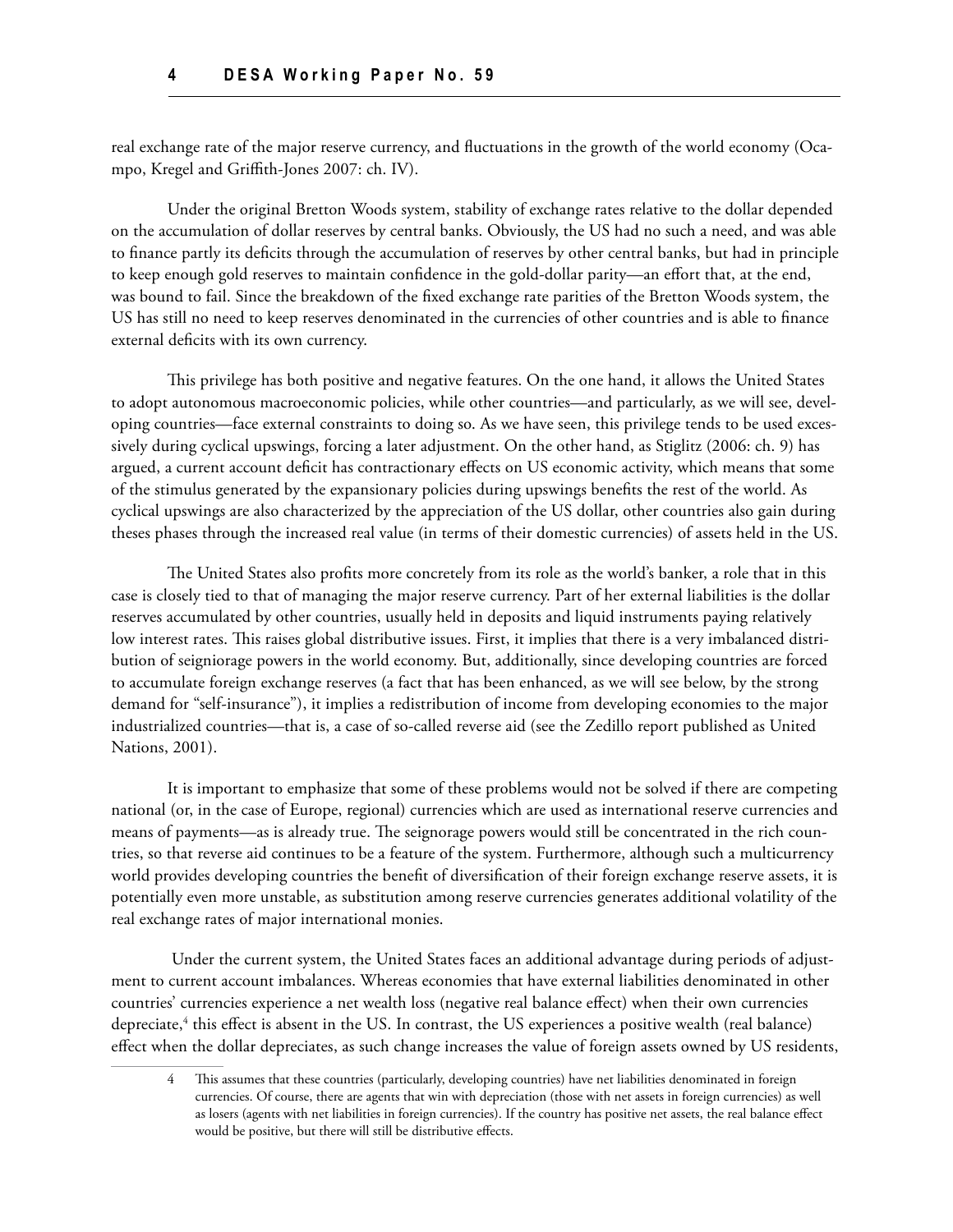while their liabilities remain invariable. This implies, in turn, that the depreciation of the US dollar will have weaker effects in terms of rebalancing global current account imbalances, as the wealth effects of such depreciation run counter to the relative price effects (United Nations, 2005: ch. I).

As we have seen, among the three phases of balance of payments imbalances that the US has experienced in the post-WWII period, the most recent one has been larger in magnitude and has lasted longer. Some analysts claim that this should not be overstated, as traditional balance of payments accounting may not make sense in a globalized economy (Kregel, 2006). Other analysts –including the former chairman of the Federal Reserve System, Alan Greenspan—argue that deepening global financial integration have made current imbalances different from those of the 1970s and 1980s in terms of their sustainability and implications for the world economy. Actually, orthodox analysis has always claimed that in a world of perfect capital markets, current account imbalances would merely reflect private decisions to allocate savings to the places where it is optimal to invest them. This would imply that such imbalances are, as such, irrelevant.

Still other analysts have argued that current imbalances could be sustained for a long time, as the system has evolved into a "second Bretton Woods" (see Dooley, Folkerts-Landau and Garber, 2003). This school of thought contends that the "mercantilist" decision of the Asian countries to avoid exchange rate appreciation to sustain their export-led growth models imply that they are willing to continue financing the US current-account deficits. According to this point of view, the economic benefits of stable and weak exchange rates exceed, for those countries, the costs of reserve accumulation. In turn, the persistent accumulation of dollar reserves by central banks allows the United States to rely on domestic demand to drive its economic growth.

However, an increasing number of observers fear that the risks associated with the accumulation of a net US debtor position imply that even official agents (particularly central banks) may be unwilling to continue to accumulate dollar assets, due to the possible losses associated with further dollar depreciation (see, for instance, Williamson, 2004). Indeed, the risk of a reversal of capital flows may be enhanced by certain features of the current US current-account deficits that make it unsustainable. They include the fact that the deficit is financing domestic consumption rather than investment; that US investment is shifting towards non-tradable sectors; and that the deficit is increasingly being funded by short-term flows rather than direct investment (Summers, 2004). Curiously, these are the same issues that have been raised in the past in relation to external imbalances of developing countries, most notably in Latin America.

In relation to US imbalances, it must be finally pointed out that, so long as US Treasury bills continue to be perceived as one of the "safest assets" in the world economy, the factors determining US interest rates will continue to be relatively independent of those that determine the exchange rate of the US dollar vis-à-vis other currencies. But the relative independence of these two variables may break at some point. Indeed, the most negative scenarios for the correction of global imbalances involve a link between foreign exchange and financial (bond and equity) markets, as is typical of most balance of payments crises: a run on dollar assets (including now Treasury bills) will force *both* a dollar depreciation and an increase in US interest rates, which will then generates a US recession that will spread to the rest of the world. The links between foreign exchange and financial markets also brings to the fore the interaction between the macroeconomic risks associated with the current global imbalances and the potential vulnerabilities generated by the financial innovations and market consolidation that is taking place. To this issue I turn next.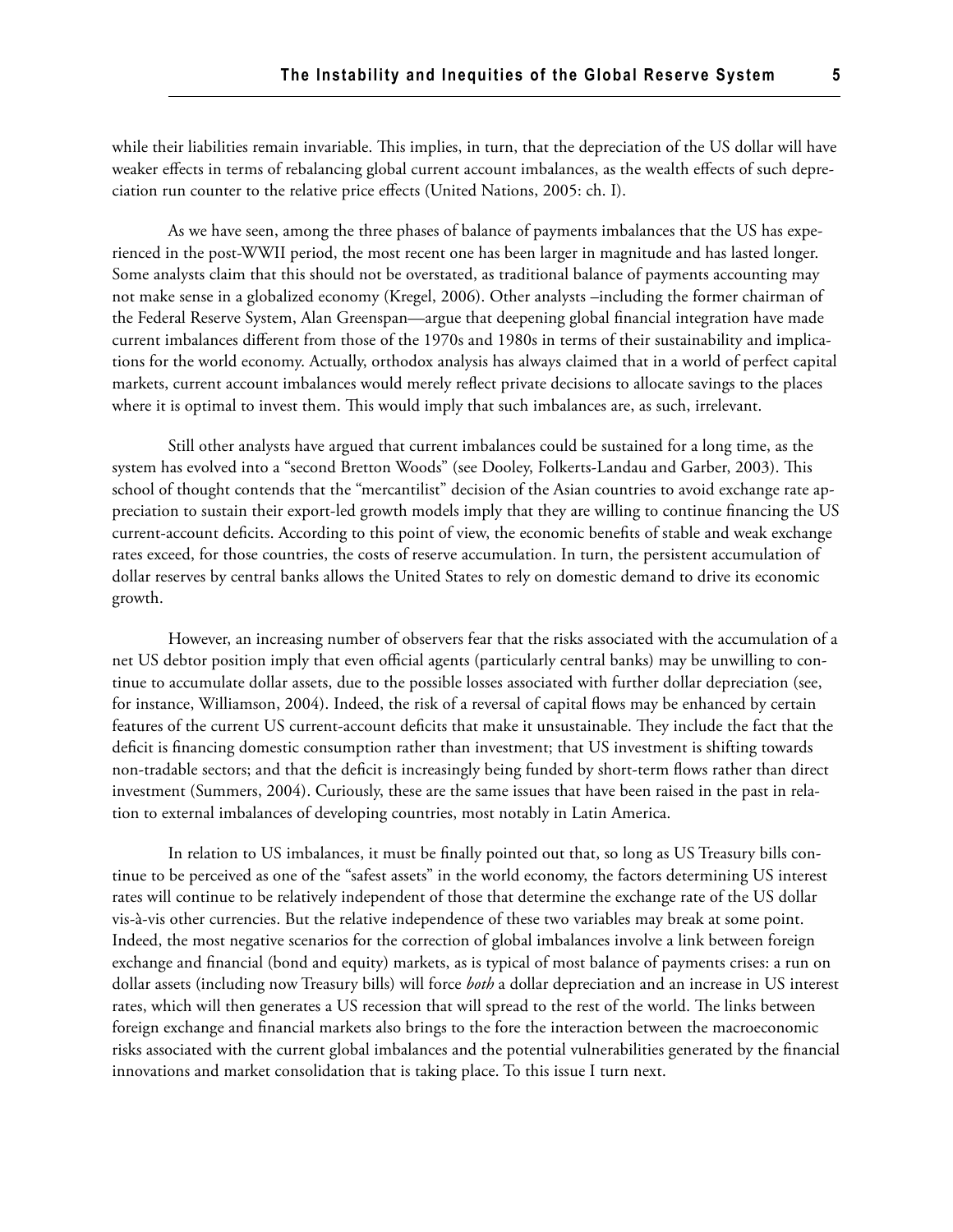#### **The Links with the Instability of the Financial System**

Contrary to the claim of orthodox economic analysis that rational speculation helps stabilize financial markets, since the late 1990s many economists have tended to emphasize the opposite phenomenon, which has come to be called "irrational exuberance"<sup>5</sup> and, its counterpart, "unwarranted pessimism". The "contagion" and "herd behaviour" that underlies such boom-bust cycles has been reflected through history in successive phases of "appetite for risk" (underestimation of risks) followed by periods of "flight to quality" (risk aversion), to use the terminology of financial markets. These boom-bust cycles follow the endogenous unstable dynamics analyzed by Minsky (1982), who argued that financial booms generate excessive risk taking by market agents, which eventually leads to crises. A similar explanation has been suggested more recently by White (2005), who underscores how the "search for yield" characteristic of low interest rate environments generates incentives for credit creation, carry trade, and leverage that easily build up asset bubbles.

Many factors explain such behaviour. Major market players—investment banks, rating agencies, international financial institutions—use the same sources of information and tend to reinforce each other's interpretations of events. Since these players are seen as better "informed", other market agents are likely to follow their lead, reinforcing herd behaviour. Herd behaviour enhances, in turn, the volatility that results from the short term focus of many market decisions and operational practices. Most risk models rely heavily on market-determined variables like equity prices and credit spreads that may be biased towards excessive optimism during periods when asset bubbles build up—and to excessive pessimism after they bust. Furthermore, the use of similar market-sensitive risk models, together with benchmarking and evaluation of managers against competitors, may increase herd behaviour and the short-term bias of market agents (Persaud, 2000). The practice and the regulatory obligation to "mark-to-market" the value of assets and liabilities, although good from the point of view of transparency, may have also increased the sensitivity of all market agents to short-term variations in asset prices. More generally, as the macroprudential literature has emphasized, traditional prudential regulation may have pro-cyclical biases (see, for instance, Borio, Furfine and Love, 2001; Ocampo, 2003), a feature that the new Basle Capital Accord (Basle II) shares (see, for instance, Griffith-Jones and Persaud, 2008). Also, the risk assessments of rating agencies, of both sovereign and corporate risk, are highly pro-cyclical (Reisen, 2003) and tend to react to the materialization of risks rather than to their build-up.

Contagion is also enhanced by financial linkages. During periods of euphoria, access to finance in one part of the world economy can facilitate investments in others, and profits made from investing in one country can lead to investments elsewhere, often involving greater risk. In turn, financial agents that incur losses in some markets are often forced to sell their assets in other markets to recover liquidity (or pay their short term obligations, including margin calls).

Another manifestation of "contagion" is the tendency of markets to cluster countries and firms in certain risk categories. Independently of their objective basis, this clustering becomes a "self-fulfilling prophecy": events that take place in one country or firm tend to be seen as "representative" of an asset class, and therefore tend to generate reactions that affect other members of the cluster. Thus, as the experience of emerging markets indicates, even countries with weak "fundamentals" may be drawn into a financial boom (see, for example, Calvo, Leiderman and Reinhart, 1993), while all countries, with some independence from their "fundamentals", will be later drawn into "sudden stops" of external financing (Calvo and Talvi, 2008).

<sup>5</sup> The phrase was made famous by Alan Greenspan (1996). See also the classic book by Kindleberger (1978) and Schiller (2000).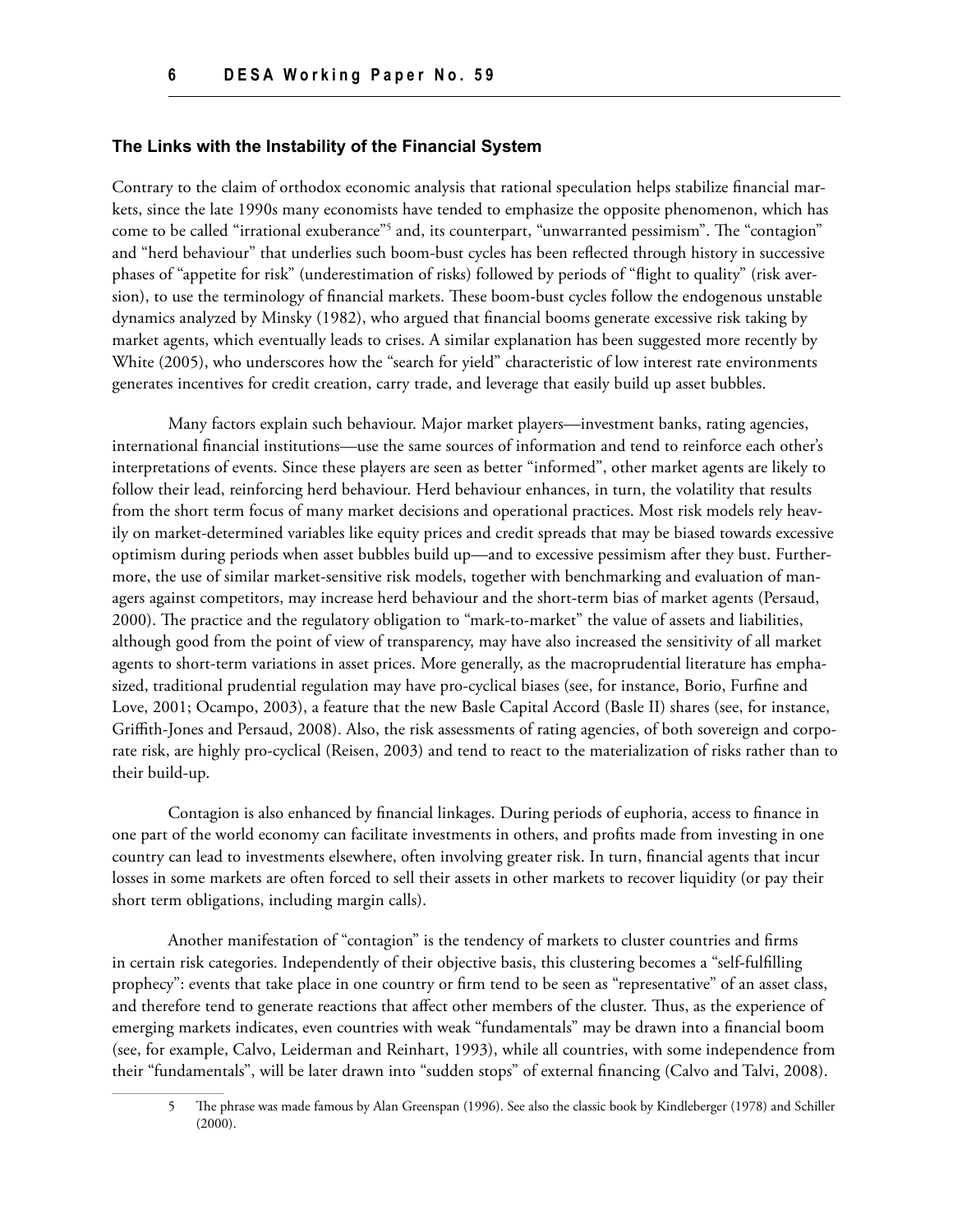Herd behaviour takes place even in normal times but is particularly devastating in periods of high uncertainty when "information" becomes unreliable and expectations become highly volatile. Indeed, the "information" that underlies panics may be factually imprecise or incorrect, but it may still prevail, generating "self-fulfilling prophecies". The sharp correction of expectations that then takes place have triggered numerous crises in emerging markets—the Latin American debt crisis of the 1980s and the 1997 Asian crisis but also the bust of the technology equity market in the early 2000s and the crisis of sub-prime mortgages in the US in mid-2007. A central feature of these panics is the simultaneous liquidation of assets, particularly assets that are perceived as riskier, which may make the markets for such assets entirely illiquid.

Exchange rate flexibility and interest-rate fluctuations have generated, in turn, a rapid expansion of new financial instruments aimed at managing the risks that investors face. The development of these financial instruments, particularly derivatives, has permitted the independent pricing of risk factors and the widespread use of hedging techniques have allowed individual agents to better cover their individual risks. However, the unbundling process does not necessarily eliminate or reduce risk. It may simply transform and redistribute it among different holder. This again improves efficiency if it transfers risks to those agents in the financial system most capable of managing them. At the same time, however, it strengthens the links between different types of risk and makes the assessment of the underlying risks more difficult (Knight, 2004). Besides, the increased opportunities for risk transfer mean that more risk may end up in parts of the financial system where supervision and disclosure are weaker, or in the hands of agents with excessive "risk appetite" and high degrees of leverage who bet on windfall gains during the upswing. Therefore, although the accelerated growth of derivative markets has helped to reduce risks at the *micro-*economic level, it might have increased potential *macro*-instability. In the words of Dodd (2008), if short term capital flows are "hot" money, under critical conditions derivatives can turn into "microwave" money, speeding up and magnifying market responses to sudden changes in expectations.

Derivatives as well as securitization have also moved many financial assets off the balance sheets of financial institutions. This has facilitated the growth of non-bank agents and made the activities of banks and non-bank institutional investors increasingly similar. The fact that there is less risk concentrated in banks implies that the probability of systemic financial crises may be lower than in traditional bank-based financial systems. At the same time, however, it means that there has been a sharp increase in the share of assets that are not in the balance sheets of institutions subject to consolidated risk-based capital frameworks (Geithner, 2004). Weak regulation of off-balance-sheet transactions and the strong opposition to regulating hedge funds have contributed to the development of potential instabilities. The growing size of large financial institutions generated by the simultaneous consolidation that has taken place and the diversity of the activities in which they are involved has probably made them less vulnerable to shocks, but has also increased the impact of the potential failure a systemically important intermediary.

All these structural trends have manifested themselves in growing linkages among different segments of the global financial system—between financial institutions and markets, among different types of financial institutions, and among different countries. Financial linkages have also been enhanced by the liberalization of cross-border capital flows as well as deregulation of domestic financial markets. The growing correlation among markets in different parts of the world implies, in fact, that correlation of market swings has increased, limiting, at the global level, the room for effective risk diversification. This has significant implications for the potential links between macroeconomic and financial developments. In terms of the macroprudential literature, the *macro-*economic risks, associated with variations in exchange and interest rates and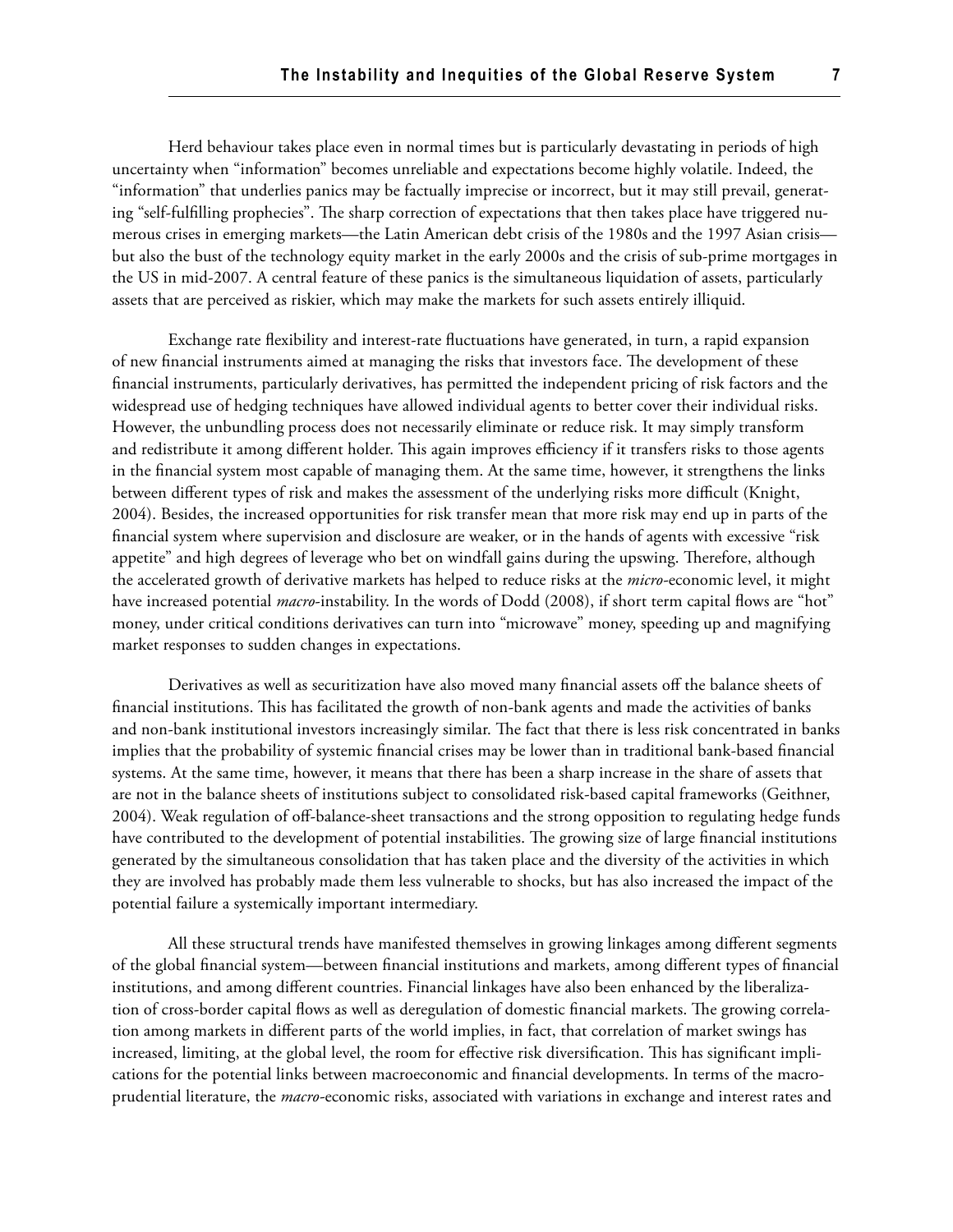economic activity, may prevail over the *micro-*economic advantages of risk diversification. This implies that there can be potentially strong financial implications of the macroeconomic adjustments associated with the unwinding of global imbalances. In turn, the fact that a much larger, more complex and interlinked financial sphere has emerged, means that problems in the financial system can have larger consequences for the real economy than in the past.

#### **The Effects of the Inherent Asymmetries of the Global Reserve System**

The dynamics of boom-bust cycles that characterize world financial markets have specific features in the developing world, which are deeply rooted in basic asymmetries that characterize the world economy (Ocampo and Martin, 2003). In the financial area, such asymmetries are reflected in: (i) the incapacity of most developing countries to issue liabilities in international markets in their own currencies, a phenomenon referred to as "original sin" (Eichengreen and Hausman, 2005); (ii) differences in the degree of domestic financial and capital market development, which lead to an under-supply of long-term financial instruments; and (iii) the small size of developing countries' domestic financial markets vis-à-vis the magnitude of speculative pressures they potentially face. The first two asymmetries imply that financial markets are more "incomplete" in developing countries and, as a result, portfolios of market agents are characterized by variable mixes of currency and maturity mismatches. It also implies that some financial intermediation must be conducted through international markets—to the extent, of course, that market agents have access to such markets.<sup>6</sup>

It is important to note that, although the boom of local currency debt markets that has taken place in the developing world since the Asian crisis partly compensates for the first of these problems, it may just substitute maturity mismatches for currency mismatches (see, for example, Jeanneau and Tovar, 2006, in relation to Latin America). Furthermore, to the extent that there is no long-term net *external* demand for assets denominated in the currencies of the developing countries, foreign investors act as pure speculative agents: the demand for local currency instruments depends essentially on expectations of exchange rate appreciation, and therefore tend to disappear when there are expectations of depreciation. This implies that a broader definition of "original sin" should refer to the long-term net external demand for securities issued in the currencies of developing countries. Obviously, domestic agents, that do have a permanent demand for assets denominated in developing countries' currencies, also respond in a speculative way to exchange rate expectations.

The pro-cyclical effects of fluctuations in the availability of external financing and the behaviour of country risk premia are magnified by the currency and maturity mismatches that characterize financial portfolios in developing countries. A major implication of currency mismatches and, particularly, of net liabilities in foreign currencies is that the exchange rate fluctuations generated by capital flows (real appreciation during capital account booms, depreciation during crises) generate pro-cyclical wealth effects. In turn, maturity mismatches imply that domestic private and public sectors agents finance long-term investment with short term finance. This means that debts face stronger interest rate risks and that refinancing requirements associated with debt rotation are high. If the availability of domestic financing is also pro-cyclical, refinancing needs will only be partly supplied during crises, leading to a credit crunch and possible bankruptcy of solvent agents.

<sup>6</sup> This generates an additional set of asymmetries that I will not analyze here. I refer to the fact that poorer countries as well as small firms in all countries have very limited or no access to international financial markets. Those countries with a poor track record will also have more limited access. In recent years, however, the return to markets after major financial crises has been surprisingly fast.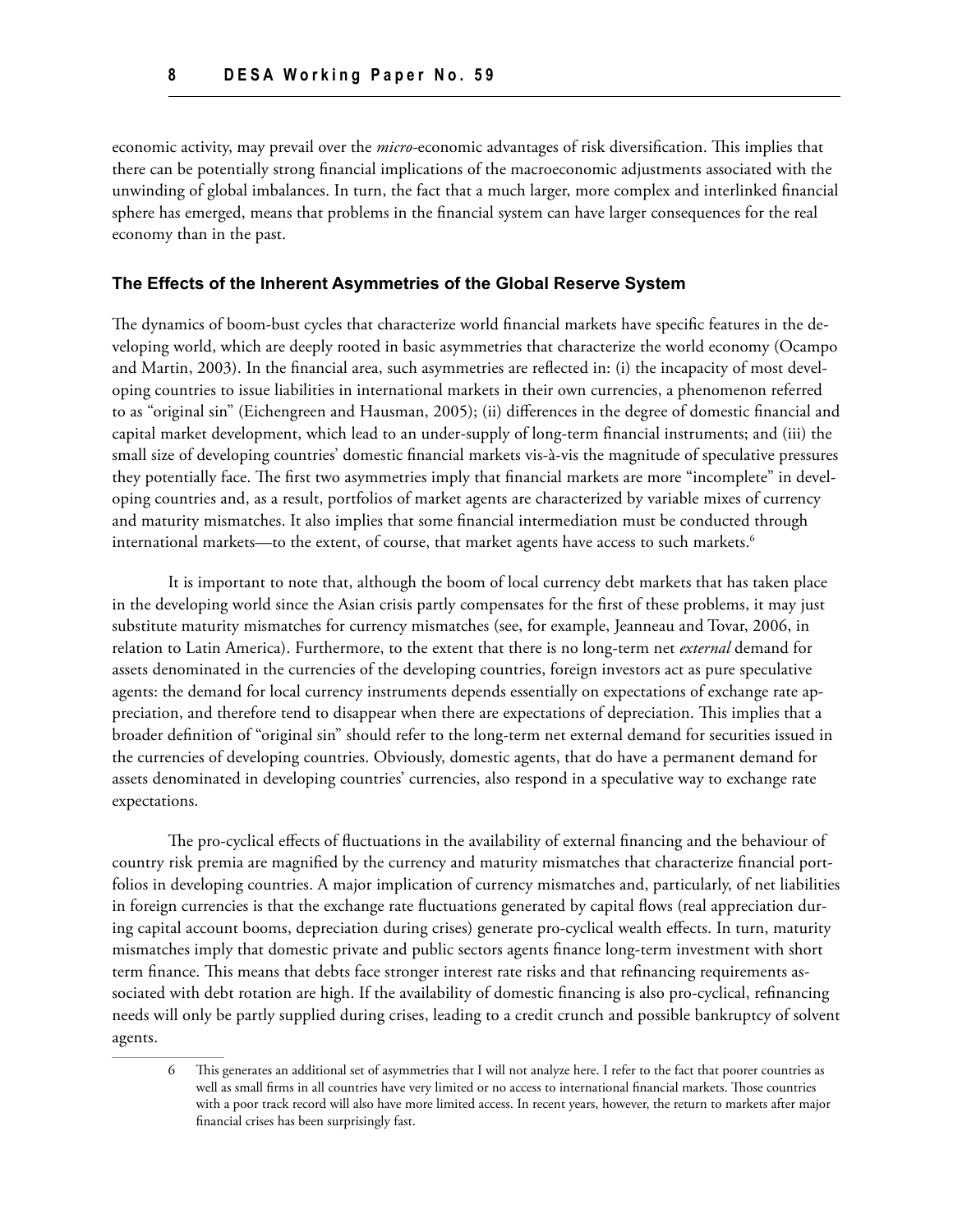All of these factors imply, in the terminology of Frenkel (2008), that integration of developing countries into global financial markets is always a *segmented* integration—that is, integration into a market that is segmented by the risk category according to which borrowers are bundled, and one in which high-risk borrowers are subject to strong pro-cyclical swings. There is, indeed, overwhelming empirical evidence that capital flows to developing countries are pro-cyclical and thus exacerbate rather than dampen both economic booms and recessions (Prasad, *et al*., 2003). Their effects on major macroeconomic variables are also procyclical: they directly affect exchange rates, interest rates, domestic credit, and asset prices, which, in turn, impact investment and savings decisions. For developing countries, capital account volatility has therefore become one of the major—and for many of them, the major—source of *real* macroeconomic instability (Stiglitz, *et al*., 2006).

It is important to emphasize that the volatility that developing countries face goes beyond the erratic behaviour of short-term capital flows, or the very intense upward movement of spreads and the short periods of interruption (rationing) of financing observed during the Mexican, Asian and the Russian crises.7 Even more importantly, these countries face *medium-term* cycles in the availability and costs (spreads) of financing. Since the mid-1970s, two full medium-term cycles were experienced: a boom of external financing in the 1970s, followed by a major debt crisis in the 1980s; a new boom in the 1990s, followed by a sharp reduction in net flows after the Asian and Russian crises of 1997-1998. Since 2002-2003, the upswing of a new such cycle has been in place, which already underwent a phase of turbulence in May/June 2006 and may have come to the end in mid-2007.

Financial asymmetries generate also important macroeconomic asymmetries. In particular, whereas major industrial countries maintain a large room to manoeuvre in adopting counter-cyclical macroeconomic policies—a freedom that the US, in particular, has amply used in the recent past—developing countries face significant constraints to their capacity to undertake counter-cyclical macroeconomic policies (Ocampo, 2008; Ocampo, Spiegel and Stiglitz, 2008; Stiglitz, *et al*., 2006). There is indeed ample evidence that macroeconomic policies in developing countries are pro-cyclical (Kaminsky, Reinhart and Végh, 2004) and that this pro-cyclical behaviour has adverse effects on growth (United Nations, 2006: ch. IV).

Domestic policy actions in developing countries could aim at correcting the direct source of the disturbance—capital account volatility—or its indirect macroeconomic effects. In the first case, policies can involve variable mixes of: (i) accumulating foreign exchange reserves during booms as "self-insurance" against the reduced availability of finance during the succeeding crisis; (ii) the associated intervention in foreign exchange markets that would tend to smooth exchange rate variations; (iii) price-based or administrative capital account regulations; and (iv) external liability management (reduction of the public sector external debt or improvement in its term structure during booms; modifying the mix of government borrowing in the domestic versus international market in a counter-cyclical fashion). The second include counter-cyclical fiscal policies, strengthened prudential regulation and supervision—particularly to reduce currency and maturity mismatches—and using the room to manoeuvre for counter-cyclical monetary policy that capital account interventions provide (Ocampo, 2003, 2008; Stiglitz, *et al.*, 2006).

However, none of these actions is costless. The accumulation of international reserves as "self-insurance" generates quasi-fiscal losses that are particularly high in countries with high country risk premia and, more generally, high domestic interest rates. Capital account regulations can be effective in providing some

<sup>7</sup> Indicating that this is a feature of financial markets in general, interruptions of financing also affected the US market during the crisis of mid-2007.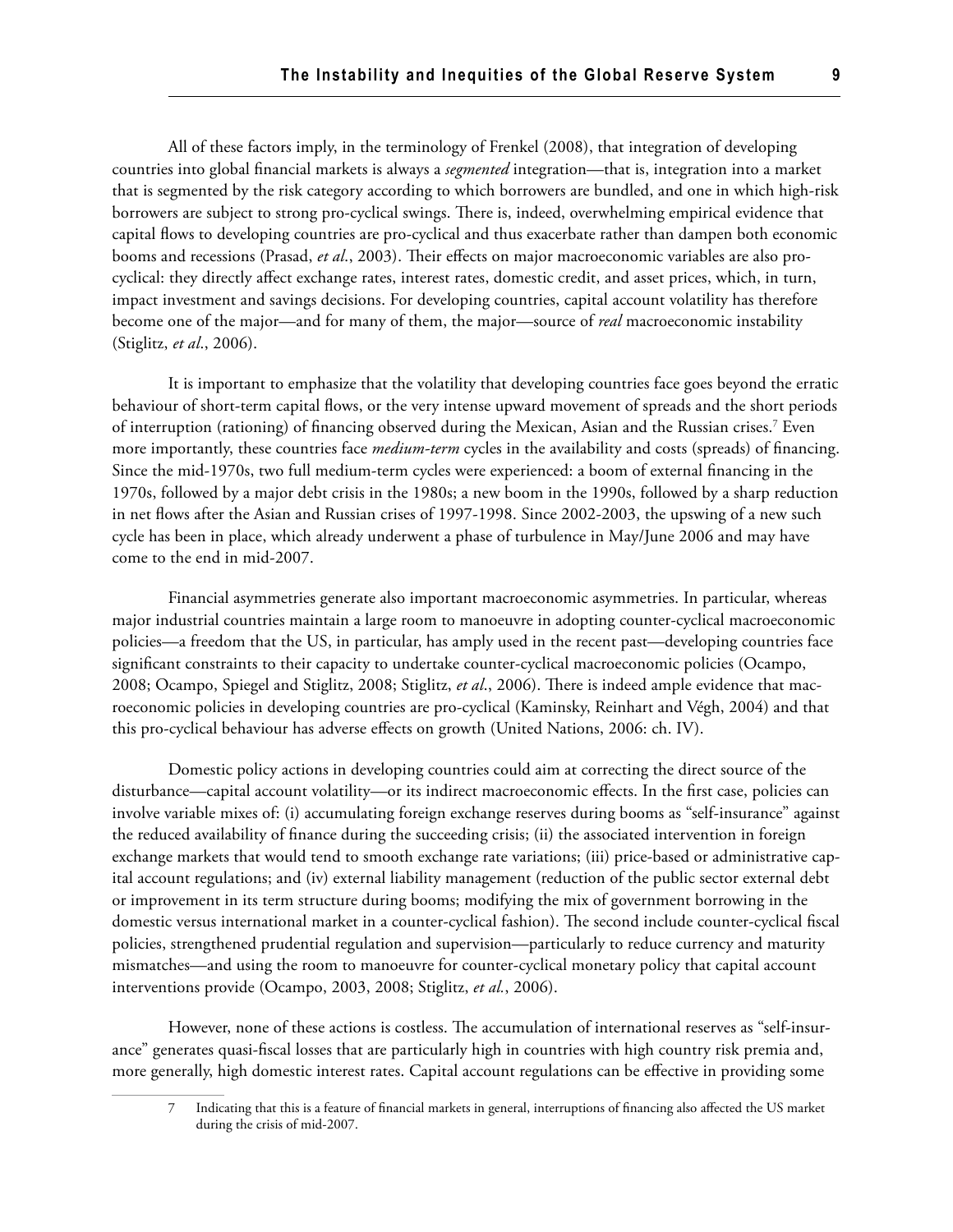room to manoeuvre for counter-cyclical monetary policies (an issue usually ignored in the orthodox economic literature), but these benefits may be temporary and it may be impossible to insulate totally an economy from strong swings in international capital market (see for, example, Ocampo and Palma, 2008). Stricter prudential regulations tend to raise the cost of financial intermediation and may restrict the development of new financial services. Furthermore, many regulatory actions that emerging economies can adopt to manage risks merely shift rather than correct the underlying risks; one case in point that has already been mentioned is the development of domestic bond markets, which eliminates the currency mismatches of agents that have no revenues in foreign currency, but may increase maturity mismatches.

Indeed, in economies that have opened their capital account, the best counter-cyclical instrument is fiscal policy. From the point of view of the balance of payments, counter-cyclical fiscal policy should be accompanied during booms by the accumulation of foreign exchange reserves, liquid investments abroad by the government or reduction in the public sector external debt. However, counter-cyclical fiscal policies may involve long lags in policy decisions and additional lags in making their macroeconomic effects felt, which run counter to the need to face the strong and sudden shocks which originate in the capital account. Additionally, it faces political economy constraints. Such constraints refer, first of all, to the fact that, during booms, it is difficult to argue in political terms for counter-cyclical fiscal policies to compensate for private sector "exuberance"—particularly exuberance that benefits in developing countries the richest segments of society (Marfán, 2005). There are also classical time inconsistency issues: large public sector savings during booms may generate strong political incentives to spend them (the pressure that Chile is facing after it accumulated large fiscal savings during the recent boom) or to dilapidate them in the form of unsustainable tax cuts (the US experience over the past decade).

There is, therefore, a deep sense in which we can argue that financial and macroeconomic asymmetries that affect developing countries are inescapable. However, within the limited room to manoeuvre that these countries have, there is a strong rationale for the adoption of the counter-cyclical macroeconomic policies that are available. This rationale originates, first of all, in capital account volatility, the issue that has been the focus of this paper. There is a similar rationale for counter-cyclical macroeconomic policies in the case of primary commodity exporting countries, particularly to manage terms of trade shocks. More generally, it can be argued that the cyclical performance of export revenues should be also managed in developing countries in a counter-cyclical fashion.

The very costly capital account and terms of trade shocks that developing countries have faced in the past has indeed led them in that direction. The Asian crisis seems to have been the turning point, particularly in the strong move by Asian countries in that direction. Capital account regulations have probably continued to weaken (though Argentina, Colombia and Thailand introduced price-based capital account regulations during the recent boom), but other counter-cyclical policies are being increasingly practiced. They include stronger prudential regulation (with some pro-cyclical features, but also the development of specific instruments to mitigate currency mismatches); promotion of domestic currency bond markets; active external liability management; a move by some countries to adopt counter-cyclical fiscal policies; and, particularly, the accumulation of large foreign exchange reserves during the recent boom.

The "mercantilist" motives of such accumulation, which have been emphasized by the "second Bretton Woods" literature, may be part of the explanation, as well as the absence of appropriate coordination mechanisms for exchange rate policies in export-led economies, which generate incentives for each one of them to maintain exchange rate competitiveness. However, the recent literature comes definitely in favour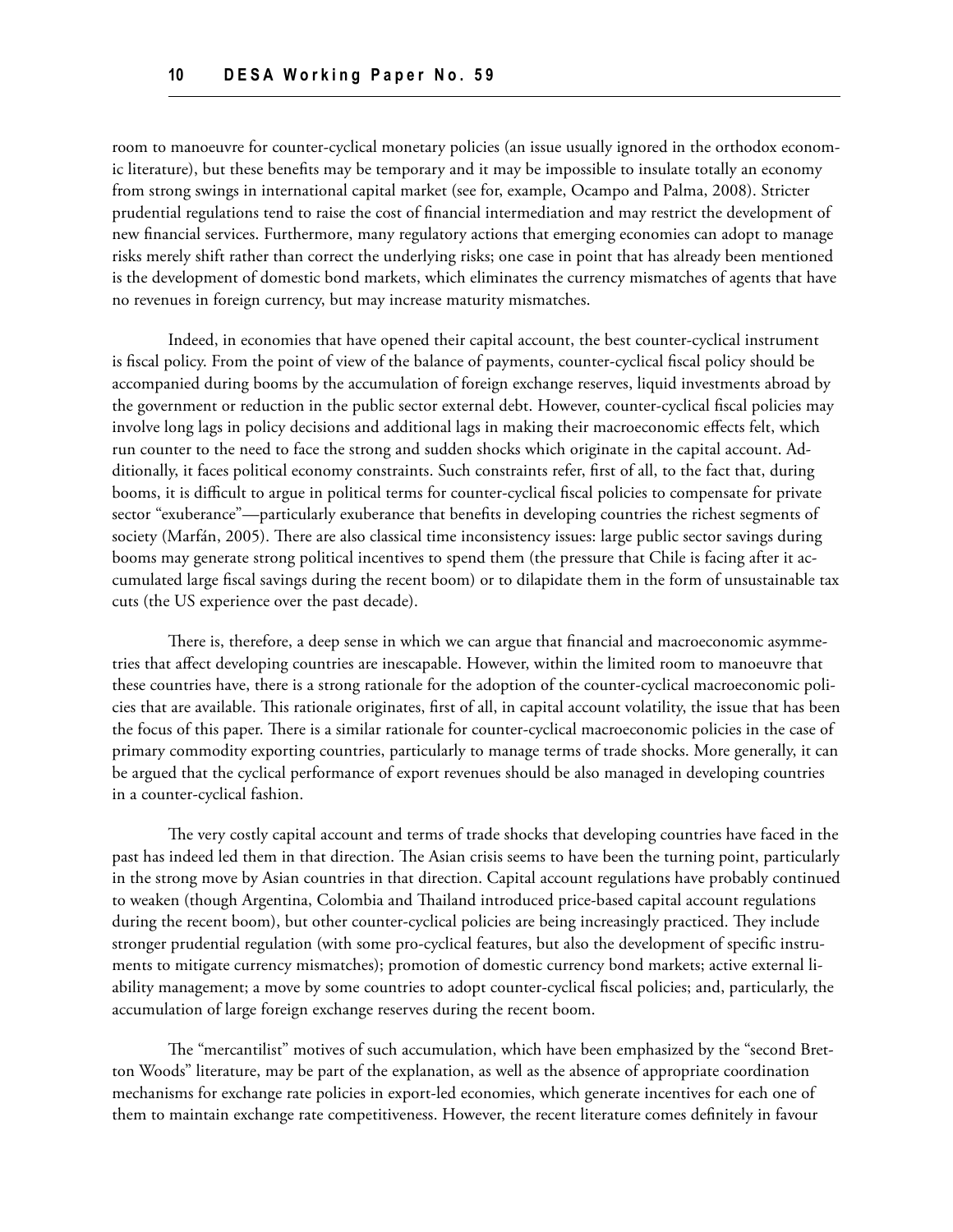of "self-insurance" as the main motive for foreign exchange reserve accumulation (see, for example, Aizenman and Lee, 2007; Ocampo, Kregel and Griffith-Jones, 2007: ch. IV; Wyplosz, 2007). This literature finds, furthermore, that the motive for self-insurance against financial crises goes beyond the Guidotti rule (also called Greenspan-Guidotti-Fisher rule) that argues that countries should keep foreign exchange reserves at least equivalent to short-term external liabilities. Indeed, the evidence indicates that the risks associated with capital account liberalization are broader than those associated with short-term liabilities: managing the medium-term capital account cycle that developing countries face is an equally or more challenging issue. This argues in favour of a precautionary demand for international reserves that is proportional to *total* external liabilities, a proportion which furthermore should be larger the more open the capital account is. Existing evidence is consistent with this view.

On top of that, the recent boom in commodity markets and, more generally, export revenues, has led to the desire by developing countries to save a proportion of the additional export revenues. Since the developing world has experienced exceptional export performance in recent years, these counter-cyclical policies are indeed an appropriate response. The evidence provided by Figure 2 indicate that a major feature of average developing country performance in recent years has been the accumulation of international reserves to absorb *both* part of the additional export revenues and *all* the additional pro-cyclical net capital inflows. Furthermore, as Table 1 indicates, although stronger in East Asia, this practice has been fairly widespread in the developing world. In most regions, the capital account has been the major source of reserve accumulation.

This behaviour raises, of course, some interesting policy questions. From the point of view of the individual countries, the most important is that capital account liberalization forces developing countries to absorb net capital inflows in the form of additional foreign exchange reserves—that is, to deepen both sides of the national balance sheet. This is costly and, in a sense, destroys the rationale for capital inflows in the

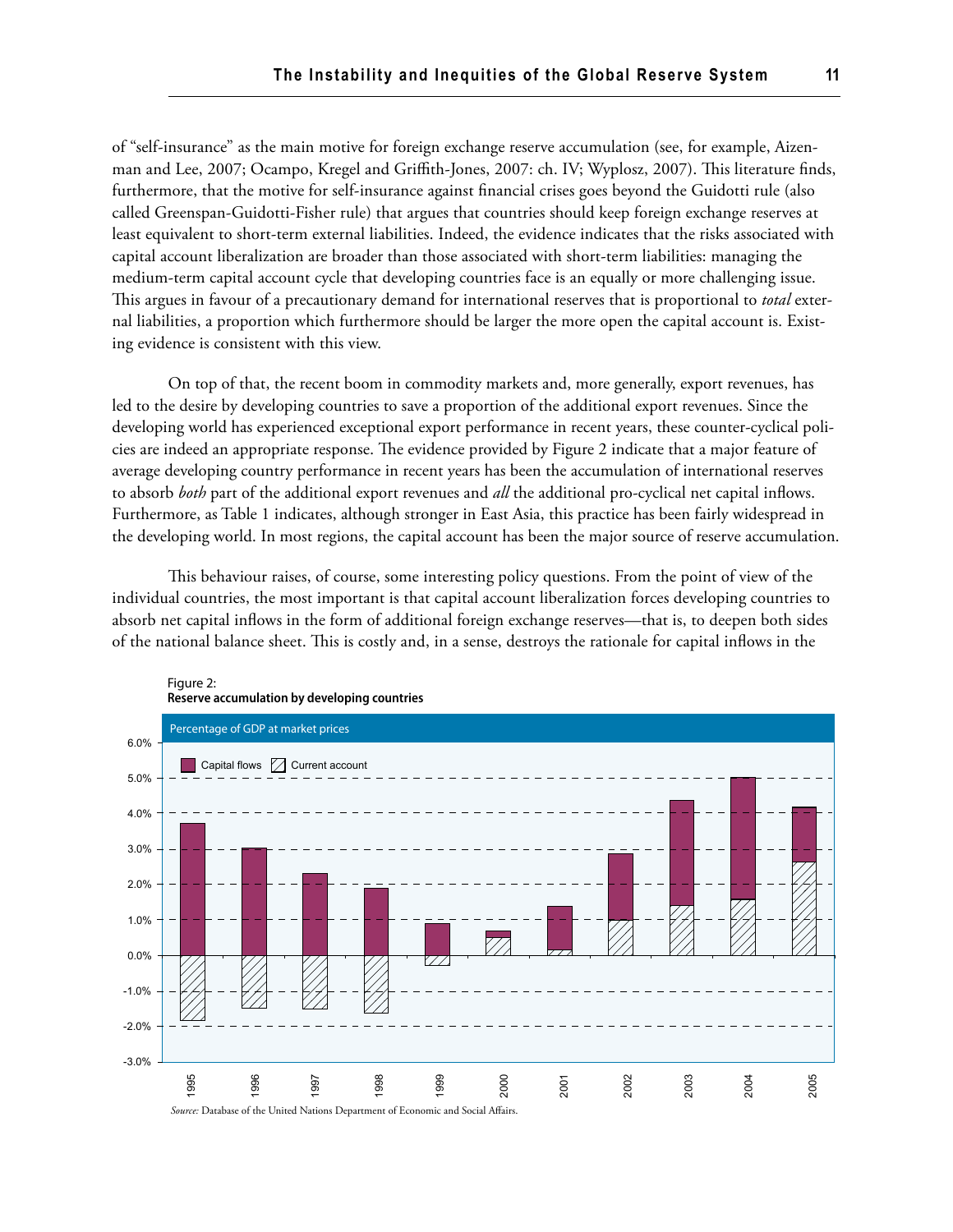Table 1.

#### **Factors that Contribute to Foreign Exchange Reserve Accumulation in the Developing World, 2001-2005** *(Percentage)*

|                                 | Current account | Net capital flows | Change of reserves |
|---------------------------------|-----------------|-------------------|--------------------|
| East Asia                       | 17.7            | 12.2              | 29.8               |
| Central and Eastern Europe      | 5.2             | 13.5              | 18.6               |
| Latin America and the Caribbean | $-1.0$          | 6.2               | 5.3                |
| Middle East and North Africa    | 2.9             | 15.4              | 18.3               |
| l South Asia                    | 2.9             | 11.8              | 14.7               |
| Sub-Saharan Africa              | 2.1             | 7.2               | 9.3                |
| <b>Total</b>                    | 6.8             | 11.1              | 17.9               |

*Source:* Database of the United Nations Department of Economic and Social Affairs.

*Note:* Net capital flows have been estimated on the basis of the two other accounts.

first place, which is to transfer resources from rich to poorer countries. It also implies that the additional rationale for capital account liberalization, to diversify risks, is clearly insufficient as a protection, as countries feel in any case that they need the additional "self-insurance" in the form of foreign exchange reserves.

For the issue at hand in this paper, what matters, however, is the fact that this strong counter-cyclical rationale generates "fallacy of composition" effects that feed into global imbalances. Indeed, if a large group of developing countries follows this route, they generate a current account surplus and an additional demand for liquid assets that has contractionary effects on the world economy unless it is matched by current account deficits and the supply of those liquid assets by industrial countries. The US has been playing those roles in recent years. So, the instability of the global reserve system is associated not only with the peculiar dynamics that it creates in the country that provides the major reserve currency. It is also associated with the strongly pro-cyclical behaviour of capital flows to developing countries and the high demands for "self-insurance" that it generates.

Therefore, self-insurance is not only a costly form of insurance for individual countries but also a source of instability to the global economy. However, the problem cannot be solved simply by asking developing countries to appreciate their currencies to correct the balance of payments surplus. It must solve first the source of the demand for "self-insurance", which is the lack of adequate supply of collective insurance against balance of payments crises. In this sense, this problem has many similarities with the instability that a national banking system faced in the past in the absence of a lender of last resort (Ocampo, 2002).

### **Conclusions and Policy Implications**

The major conclusion of this paper is that the current global reserve system is inherently unstable due to two distinct features: the use of a national currency as the major international currency and reserve asset, and the high demand for "self-insurance" by developing countries that it generates. The latter is related, in turn, to the mix of highly pro-cyclical capital flows and the absence of adequate supply of collective insurance to manage balance of payments crises. Due to the fact that developing countries are seen by markets as subject to higher risk, they are subject to stronger pro-cyclical swings in the availability and costs of financing. This implies, in turn, that the system is inequitable, and that such inequity feeds into the instability of current arrangements. Any meaningful reform of the system must therefore address three major issues.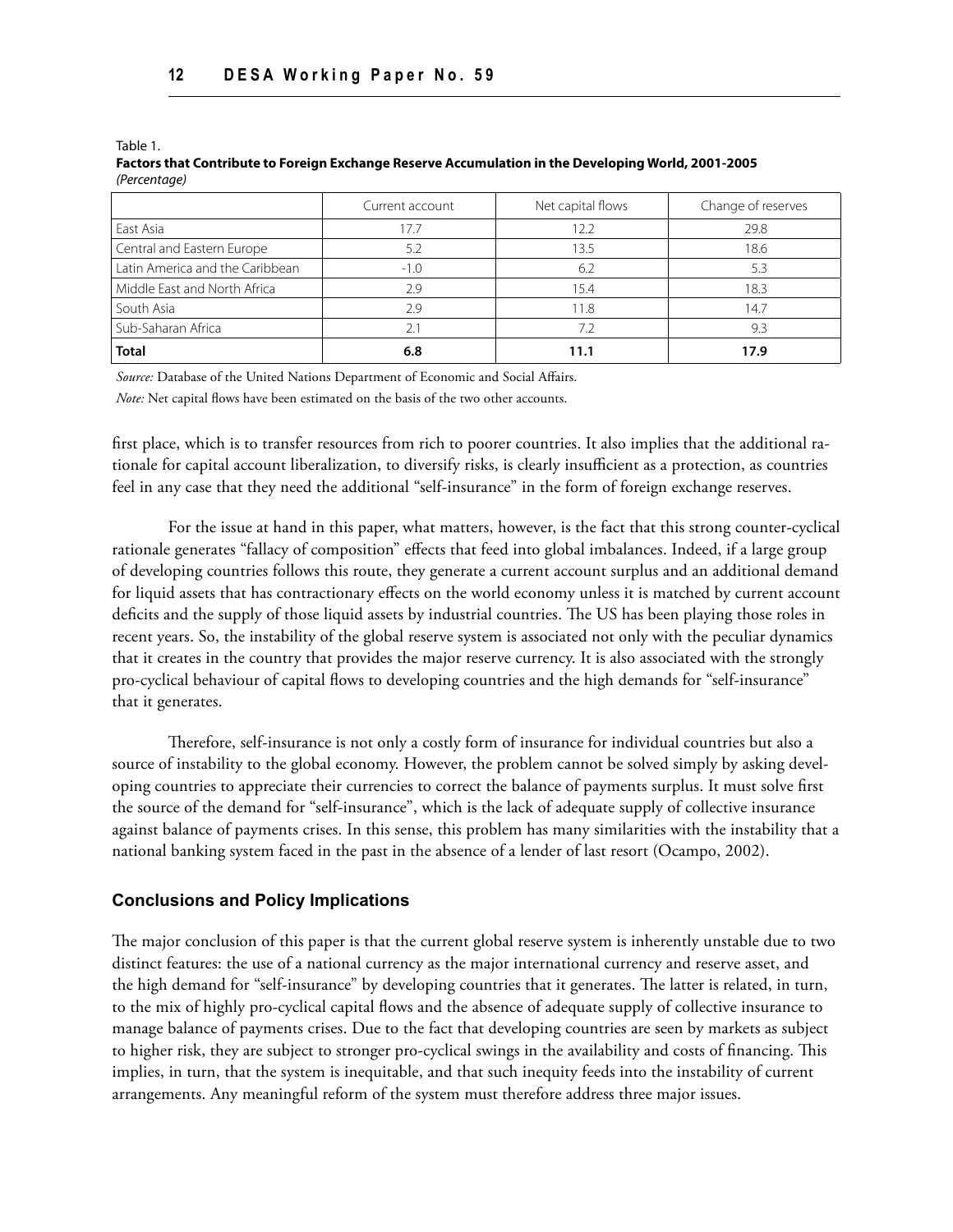The *first* is to create a true global currency and to reinforce the role of the IMF in the management of the international economy. The creation of a true global currency would solve both the Triffin dilemma and the distributive effects generated by the use of the currency of the major industrial country as the dominant global currency. The most readily available alternative is the revitalization of the SDRs, of which no allocations have been made since 1981. The IMF Board of Governors did agree in 1997 on a special one-time allocation of SDRs, but it was not approved by the US. The cessation of SDR allocations had negative effects for developing countries and the world economy, as it coincided with a growing demand for international reserves.

Several proposals to renew SDR allocations have been made in recent years, following two different models. The first is issuing SDRs during episodes of financial stress that would be destroyed once financial conditions normalize (United Nations, 1999; Camdessus, 2000; Ocampo, 2002). This would develop a counter-cyclical element in world liquidity management, and would resolve the problem of supplying adequate finance for the extraordinary demand for official liquidity during crises. However, it would not solve the problem of unequal distribution of seigniorage powers. The solution to this problem requires permanent allocations of SDRs, which could go (directly or indirectly) to developing countries only or to the entire Fund membership. In the first case, the allocations could be used to finance additional aid for the poorest countries (Stiglitz 2007: ch. 9).

Reinforcing the role of the IMF in the management of the world economy would require strengthening the surveillance of major economies as well as its role as an honest broker in policy coordination among major economies. Indeed, such an approach would allow the Fund to go beyond its function as an "emergency financier" of developing countries during crises, the essential role that it has played since the 1970s, and the demand for which has declined due to the massive amount of "selfinsurance" by these countries.

It must also be emphasized that, despite the problems of representation that the IMF has, it is the only institution where developing countries have a voice on the macroeconomic imbalances of major economies and could eventually have a voice in guaranteeing global macroeconomic policy coherence. This was not true of the "Accords" of the 1980s and is not true of the most recent ad-hoc industrial country groupings (particularly the G-7/G-8). A step in this direction was taken by the International Monetary and Financial Committee (IMFC) in April 2006 when it created the mechanism of multilateral surveillance of groups of countries, which involved in the first stage consultations on current account imbalances that include China, the Euro area, Japan, Saudi Arabia and the US, but its results have been so far frustrating. This reflects the fact that coordination of macroeconomic policies is, of course, no easy task, as the experience of the past indicates (see United Nations 2007: ch. I).

The *second* major area of reform is the need to recognize the links between macroeconomic adjustments and financial stability, and thus between the potentially very damaging links between the unwinding of global imbalances and world financial stability. This implies a shift of prudential regulation away from the notion that the stability of a financial system is simply the result of the soundness of individual financial institutions. It requires that the traditional microeconomic focus of prudential regulation and supervision be complemented by a macroprudential perspective, particularly by introducing explicit counter-cyclical features in prudential regulation and supervision (such as forward-looking provisions), that would compensate for the tendency of financial markets to behave in a pro-cyclical fashion. The introduction of a specific counter-cyclical perspective in prudential regulation would go a long way to overcome some of the major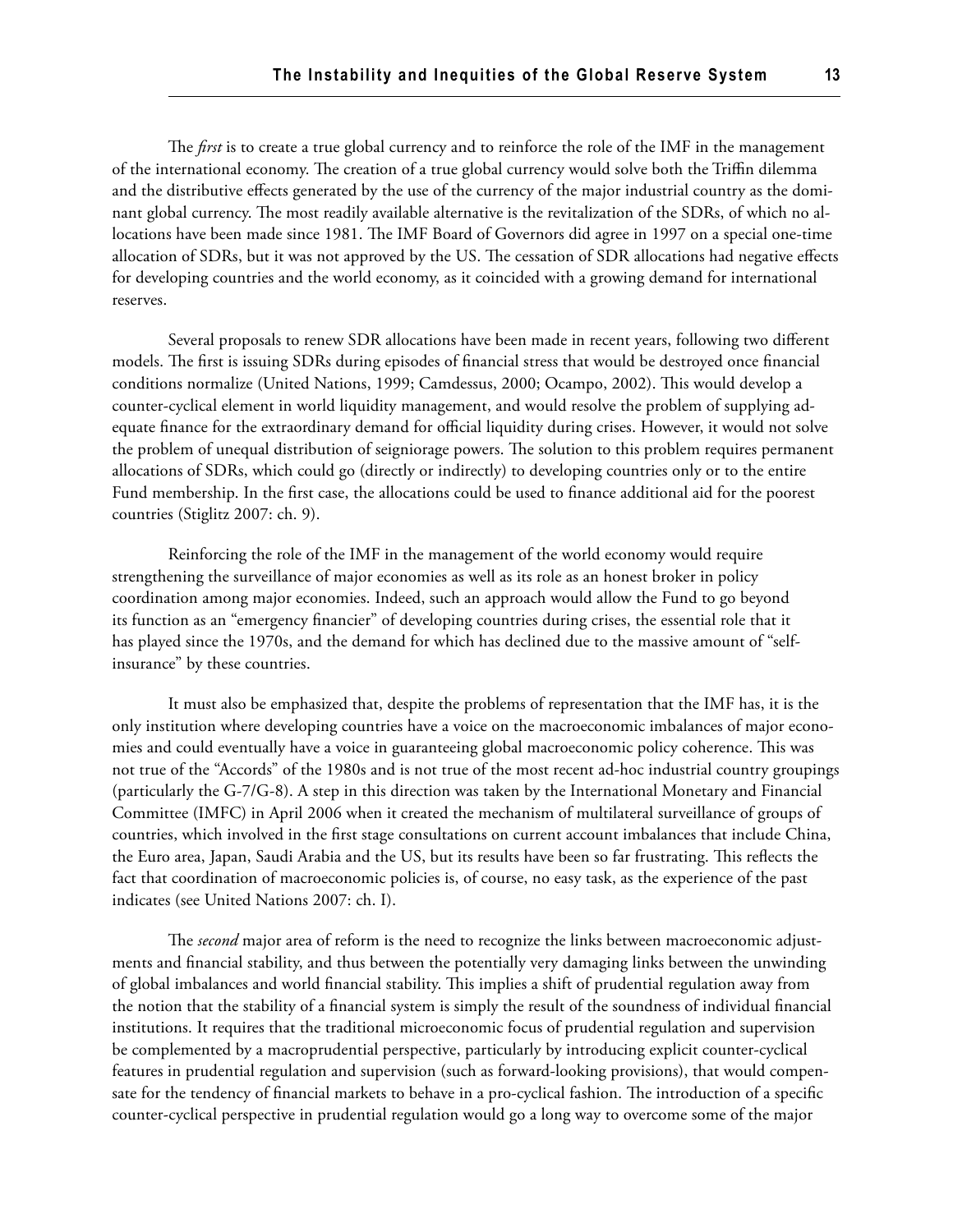criticisms of Basle II. It also implies that financial institutions should be urged to adopt risk management practices that take better account of the evolution of risk over the full business cycle and that are not excessively sensitive to short-term variations in asset prices.

Two complementary issues in this regard are the regulatory deficits and the high pro-cyclicality that characterizes those segments of the market where (perceived) high-risk borrowers are clustered. The first indicates that it is important to regulate derivative markets along the lines suggested by Dodd (2008): introducing reporting and registration requirements; capital requirements for institutions operating in derivative markets and collateral requirements for derivative transactions; and orderly market provisions that would punish fraud and manipulation, establish position limits in derivatives markets, and require market dealers to act as market makers. More broadly, there is a serious need to strengthen international governance in the area of financial regulation, as has been suggested by Eatwell and Taylor (2000). The second requires special instruments to mitigate the strong pro-cyclical swings of the "high-risk" segments of the market. In relation to developing countries, this may mean giving an explicit role to capital account regulations as an instrument to mitigate capital market volatility, or design domestic regulations that have similar effects (Stiglitz, *et al.*, 2006: part III).

The *third* area is the need to address the pro-cyclical swings which developing countries face, which has resulted in a large demand for "self-insurance". This means that, beyond the emphasis on the sustainability of macroeconomic policies (the major focus of reflection of the BWIs in recent years), an equally or even more important emphasis should be given to the *counter-cyclical* dimensions of macroeconomic and financial policies. The absence of this concept in the new IMF Medium-Term Framework (IMF, 2005) is thus a major deficiency. More broadly, this means that one of the roles of international financial cooperation vis-à-vis developing countries, and the major role of the IMF from the point of view of these countries, is to mitigate the pro-cyclical effects of financial markets and open "policy space" for counter-cyclical macroeconomic policies.

Managing counter-cyclical policies in developing countries under the current globalized financial world is, of course, no easy task, as financial markets generate strong incentives to adopt pro-cyclical policies and reduce the room to manoeuvre to undertake counter-cyclical macroeconomic policies. It is thus essential that international cooperation be designed to overcome such incentives and constraints. This can be achieved by: (i) smoothing out boom-bust cycles at the source through regulation, or at the destination through capital account regulations (or domestic regulations that have a similar effect) and counter-cyclical prudential regulation and supervision; (ii) helping to develop markets that better distribute the risk faced by developing countries throughout the business cycle (GDP-indexed and local currency bonds) or that encourage more stable private flows (such as counter-cyclical guarantees); (iii) increase cooperation among developing countries in the monetary and financial area, involving such issues as common reserve funds, regional and sub-regional development banks, and cooperation to create regional bond markets; and (iv) increasing more generally the incentives and degrees of freedom that developing countries have to adopt counter-cyclical macroeconomic and financial policies (Ocampo and Griffith-Jones, 2007).

This also requires addressing the need for much better collective insurance against balance of payments crises. At the country level, central banks have acted for many decades as lenders of last resort, to prevent systemic financial crises and to manage them when they do occur. The role of the IMF as an "emergency financier" is, of course, different to that of the central banks at the national level, since there is no automatic provision of liquidity during crises. It should be emphasized that these mechanisms should be seen as instruments of crisis *prevention*, particularly to prevent self-fulfilling liquidity runs, and should be matched by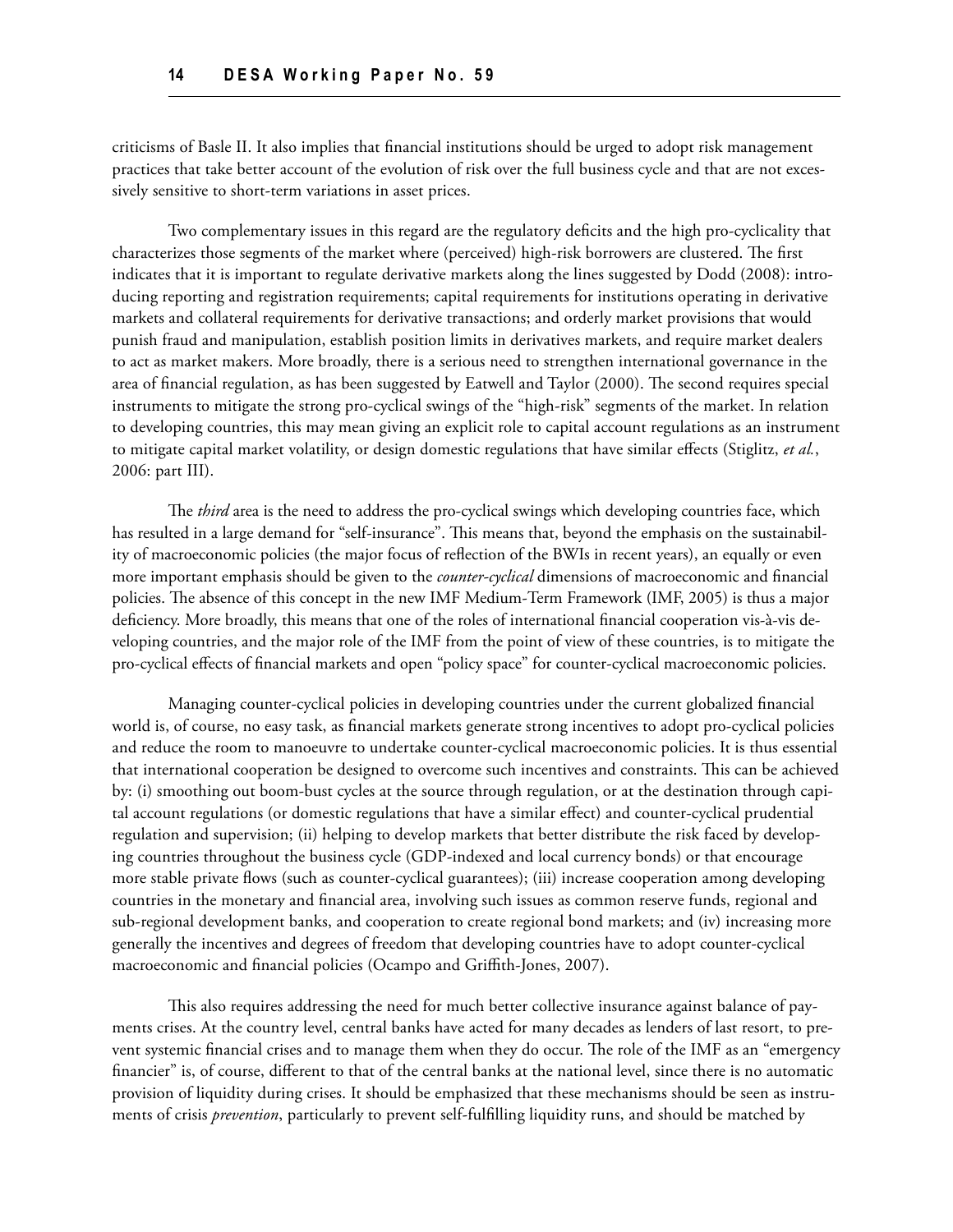mechanisms to better manage solvency crises associated with over-indebtedness. The latter are also essential to manage the moral hazard that emergency financing mechanisms can generate.

A step forward was the establishment in 1997 of the Supplemental Reserve Facility (SRF) to provide larger amounts of financing to countries hit by capital-account crises. Much less has been done to revitalize the mechanism to manage terms of trade shocks—particularly the Compensatory Finance Facility—and to design a new precautionary financial arrangement, closer to the lender-of-last-resort functions of central banks. According to the analysis presented in this paper, this mechanism is essential to reduce that excessive demand for "self-insurance" that the current system has generated. The IMF had introduced in 1999 the Contingent Credit Line (CCL) but it was never used and was discontinued in November 2003. The IMF Medium-Term Framework has proposed a new liquidity instrument for countries that are active in international capital markets. The discussion has not been completed and the initial proposal for a single up-front loan equivalent to 300 per cent of quota seems small relative to the magnitude of a typical "sudden stop".

#### **References**

- Aizenman, Joshua, and Jaewoo Lee (2007). International reserves: Mercantilist vs. Precautionary View, theory and evidence. *Open Economies Review* 18 (2) (April): 191-214.
- Borio, Claudio, Craig Furfine and Philip Lowe (2001). Procyclicality of the financial system and financial stability: Issues and policy options. BIS Papers No. 1 (March).
- Calvo, Guillermo, and Ernesto Talvi (2008). Sudden stop, financial factors and economic collapse: A view from the Latin American frontlines. In Narcis Serra and Joseph Stiglitz (eds). *The Washington Consensus Reconsidered: Towards A New Global Governance*. Oxford University Press for the Initiative for Policy Dialogue, Columbia University, New York.
- Calvo, Guillermo, Leonardo Leiderman, and Carmen Reinhart (1993). Capital inflows and real exchange rate appreciation in Latin America: The role of external factors." *IMF Staff Papers* 40 (March): 108-151.
- Camdessus, Michel (2000). An agenda for the IMF at the start of the 21<sup>st</sup> Century. Remarks at the Council on Foreign Relations, New York (February).
- Dodd, Randall (2008). The consequences of liberalizing derivative markets. In José Antonio Ocampo and Joseph E. Stiglitz (eds). *Capital Market Account Liberalization and Development*. Oxford University Press for the Initiative for Policy Dialogue, Columbia University, New York.
- Dooley, Michael P., David Folkerts-Landau and Peter Garber (2003). An Essay on the Revived Bretton Woods System. NBER Working Paper 9971 (September), National Bureau of Economic Research, Cambridge, Massachusetts.
- Eatwell, John, and Lance Taylor (2000). *Global Finance at Risk: The Case for International Regulation*. The New Press, New York.
- Eichengreen, Barry, and Ricardo Hausmann (eds) (2005). *Other People's Money: Debt Denomination and Financial Instability in Emerging Market Economies*. University of Chicago Press, Chicago.
- Frankel, Jeffrey (1994). Exchange Rate Policy. In Martin Feldstein (ed.). *American Economic Policy in the 1980s*. University of Chicago Press, Chicago.
- Frenkel, Roberto (2008). From the boom in capital inflows to financial traps. In José Antonio Ocampo and Joseph E. Stiglitz (eds). *Capital Market Liberalization and Development*. Oxford University Press for the Initiative for Policy Dialogue, Columbia University, New York.
- Geithner, Timothy (2004). Changes in the structure of the U.S. financial system and implications for systemic risk. Remarks before the Conference on Systemic Financial Crises at the Federal Reserve Bank of Chicago, Illinois (1 October).
- Genberg, Hans, Robert McCauley, Yung Chul Park, and Avinash Persaud (2005). *Official Reserves and Currency Management in Asia: Myths, Reality and the Future*. International Centre for Monetary and Banking Studies and Centre for Economic Policy Research, Geneva and London.
- Greenspan, Alan (1996). The challenge of the central banking system in a eemocratic society. Remarks at the Annual Dinner and Francis Boyer Lecture of The American Enterprise Institute for Public Policy Research, Washington, DC. http://www. federalreserve.gov/boarddocs/speeches/1996/19961205.htm.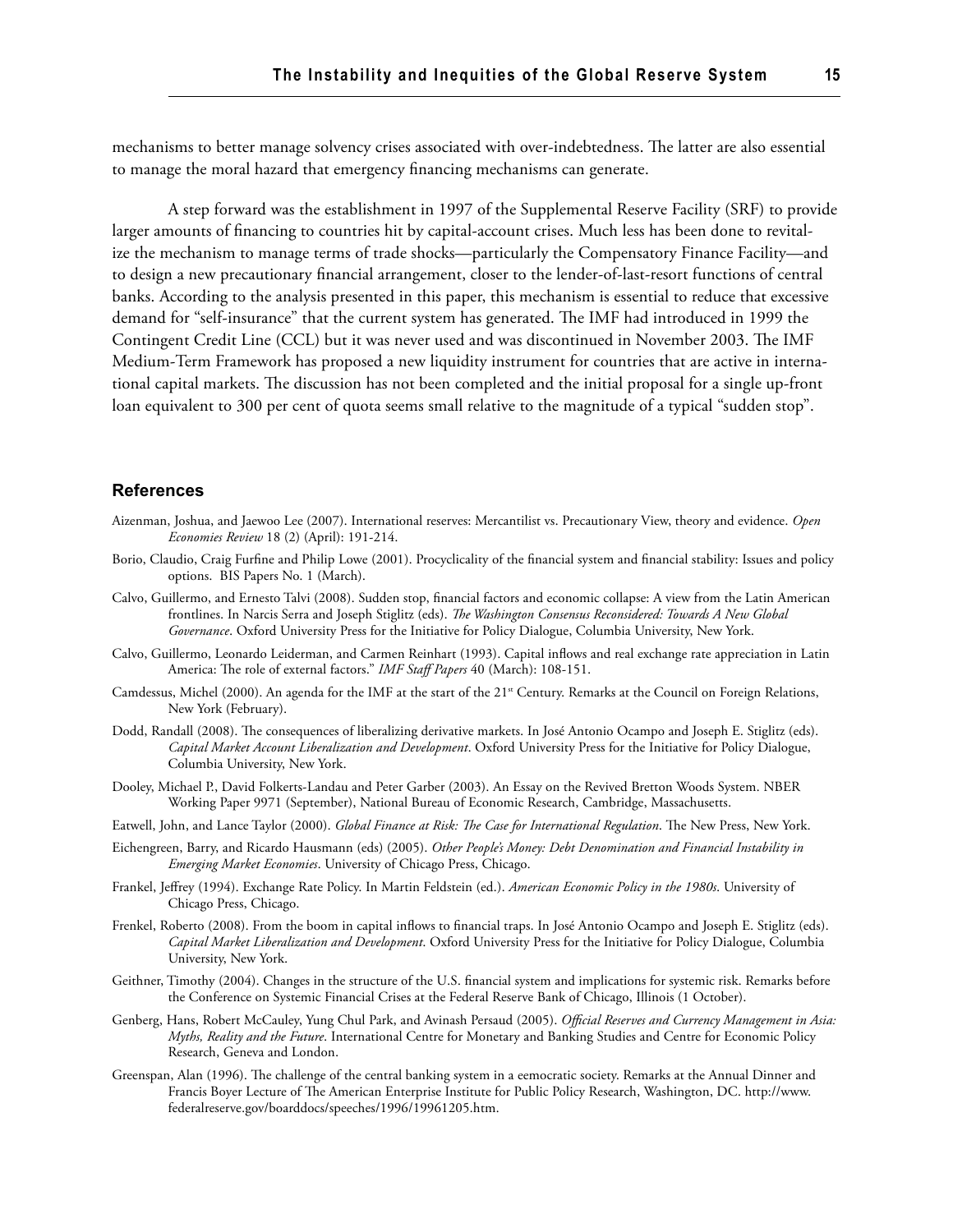- Griffith-Jones, Stephany, and Avinash Persaud (2008). The Pro-Cyclical Impact of Basle II on Emerging Markets and its Political Economy. In José Antonio Ocampo and Joseph E. Stiglitz (eds). *Capital Market Account Liberalization and Development*, Oxford University Press for the Initiative for Policy Dialogue, Columbia University, New York.
- International Monetary Fund (IMF) (2005). The Managing Director's Report on the Fund's Medium-Term Strategy. Document presented to the International Monetary and Financial Committee, Washington, DC (15 September).
- Jeanneau, Serge, and Camilo E. Tovar (2006). Domestic bond markets in Latin America: Achievements and challenges. *BIS Quarterly Review* (June): 51-64.
- Kaminsky, Graciela L., Carmen M. Reinhart, and Carlos A. Végh (2004). When it rains, it pours: Procyclical capital flows and macroeconomic policies. NBER Working Paper 10780 (September), National Bureau of Economic Research, Cambridge, MA.
- Kindleberger, Charles P. (1978). *Maniacs, Panics, and Crashes: A History of Financial Crises*. John Wiley and Sons, Inc., New York.
- Knight, Malcolm (2004). Markets and institutions: Managing the evolving financial risk. Speech delivered at the 25<sup>th</sup> European Money and Finance Forum (SUERF) Colloquium in Madrid (14 October).
- Kregel, Jan A. (2006). Understanding imbalances in a globalised international economic system. In Jan Joost Teunissen and Age Akkerman (eds). *Global Imbalances and the US Debt Problem: Should Developing Countries Support the US Dollar?* FONDAD, The Hague.
- Marfán, Manuel (2005). Fiscal policy, efficacy and private deficits: A macroeconomic approach. In José Antonio Ocampo (ed.). *Beyond Reforms: Structural Dynamics and Macroeconomic Vulnerability*. Stanford University Press and Economic Commission for Latin America and the Caribbean, Stanford and Santiago.
- Minsky, Hyman P. (1982). The financial instability hypothesis: a restatement. In Hyman Minsky. *Can "It" Happen Again? Essays on Instability and Finance*. M.E. Sharpe, Armonk, New York: ch. 5.
- Ocampo, José Antonio (2002). Recasting the international financial agenda. In John Eatwell and Lance Taylor (eds). *International Capital Markets: Systems in Transition*. Oxford University Press, New York.
- Ocampo, José Antonio (2003). Capital account and counter-cyclical prudential regulations in developing countries. In Ricardo Ffrench-Davis and Stephany Griffith-Jones (eds). *From Capital Surges to Drought: Seeking Stability for Emerging Economies*. Palgrave Macmillan for UNU-WIDER, Basingstoke, UK.
- Ocampo, José Antonio, and Juan Martin (2003). *Globalization and Development: A Latin American and Caribbean Perspective*. Economic Commission for Latin America and the Caribbean and World Bank, Stanford University Press, Stanford.
- Ocampo, José Antonio, and Stephany Griffith-Jones (2007). A counter-cyclical framework for a development-friendly international financial architecture. DESA Working Paper 39 (June), United Nations, New York.
- Ocampo, José Antonio, Jan Kregel and Stephany Griffith-Jones (2007). *International Finance and Development*. Zed Books, in association with the United Nations, London.
- Ocampo, José Antonio, Shari Spiegel and Joseph E. Stiglitz (2008). Capital Account Liberalization and Development. In José Antonio Ocampo and Joseph E. Stiglitz (eds).*Capital Market Account Liberalization and Development*. Oxford University Press for the Initiative for Policy Dialogue, Columbia University, New York.
- Ocampo, José Antonio, and José Gabriel Palma (2008). Dealing with volatile external finances at source: the role of preventive capital account regulations. In José Antonio Ocampo and Joseph E. Stiglitz (eds). *Capital Market Account Liberalization and Development*. Oxford University Press for the Initiative for Policy Dialogue, Columbia University, New York.
- Persaud, Avinash (2000). *Sending the Herd off the Cliff Edge: The Disturbing Interaction between Herding and Market-sensitive Risk Management Practices*. State Street Bank, London.
- Prasad, Eswar S., Kenneth Rogoff, Shang-Jin Wei and M. Ayhan Kose (2003). Effects of financial globalization on developing countries: some empirical evidence. Occasional Paper 220, International Monetary Fund, Washington, DC.
- Reisen, Helmut (2003). Ratings since the Asian Crisis. In Ricardo Ffrench-Davis and Stephany Griffith-Jones (eds). *From Capital Surges to Drought: Seeking Stability from Emerging Economies*. Palgrave for UNU-WIDER, Hampshire, United Kingdom.
- Schiller, Robert J. (2000). *Irrational Exuberance*. Princeton University Press, Princeton, NJ.
- Stiglitz, Joseph E. (2006). *Making Globalization Work*. W.W. Norton, New York.
- Stiglitz, Joseph E., José Antonio Ocampo, Shari Spiegel, Ricardo Ffrench-Davis and Deepak Nayyar (2006). *Stability with Growth: Macroeconomics, Liberalization, and Development*. Oxford University Press for the Initiative for Policy Dialogue, Columbia University, New York.
- Summers, Lawrence H. (2004). The U.S. current account deficit and the global economy. Per Jacobson Lecture, International Monetary Fund, Washington, DC.